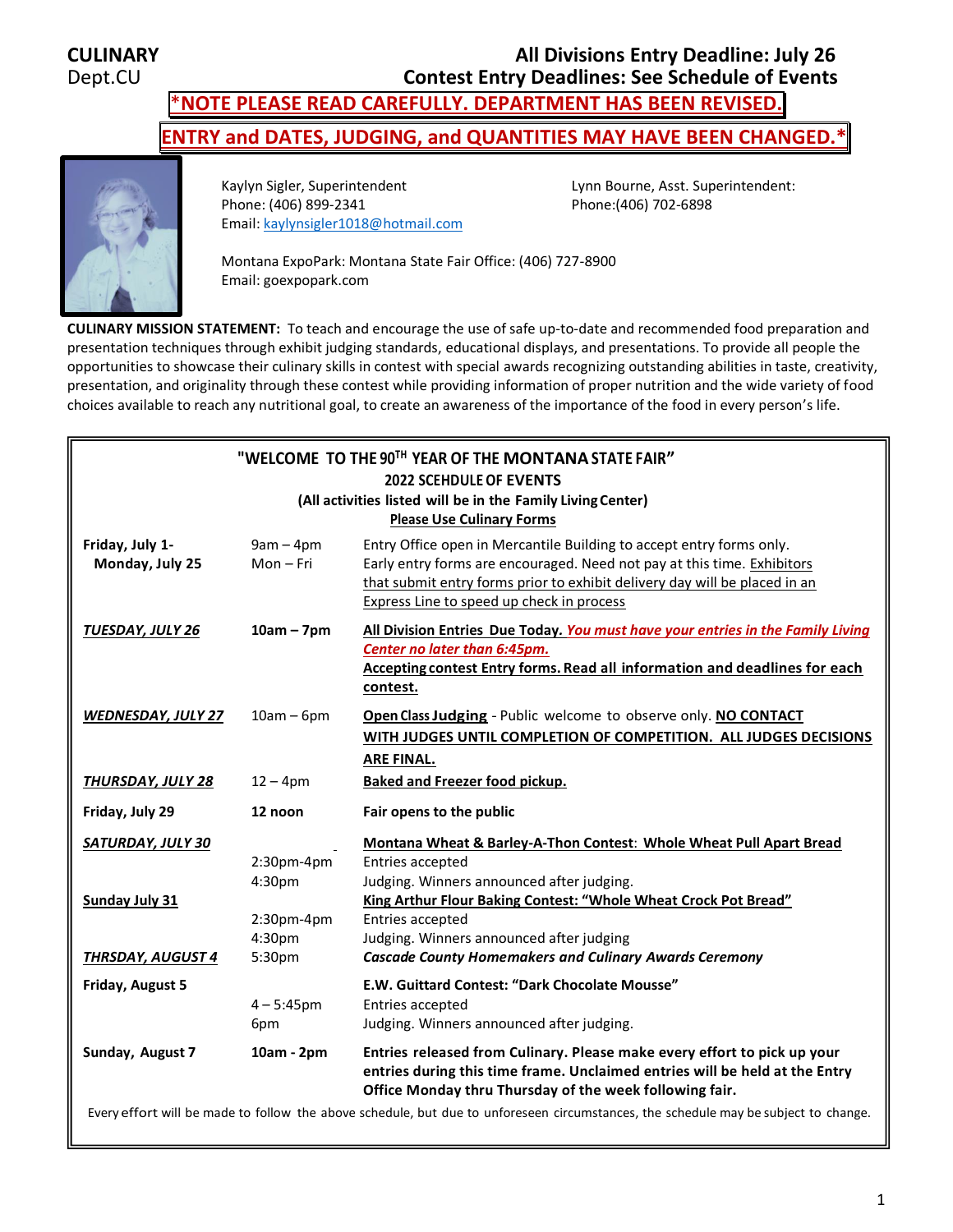- **PLEASE USE CULINARY FORMS ONLY**
- **IF YOU WISH TO ENTER ANY CONTEST, PLEASE USE CULINARY CONTEST FORM ONLY** *Failure to adhere to Contest Information and Rules will result in entry disqualification.*
- **Contest Judging sheets will be released the day of contest when paperwork is completed.**
- **THERE HAS BEEN MANY CHANGES TO THE BOOK PLEASE LOOK CLOSLY IF YOU CANT FIND IT PLEASE FELL FREE TO CALL ME**

# **PREMIUMS**

# **ATTENTION EXHIBITORS**

The Entry office will process judging results as quickly as possible after judging completion. Please allow 3 to 5 days. Notice will be posted in departments when premium checks are processed and ready in the Entry Office. The **Entry Office** will be open from **July 29 th through August 6 rd (8am to 6pm) and August 7 th through 11th (9am to 4pm)**. Every effort should be made to collect your Premium Checks between these times. Premium Checks of \$399.99 or less may be cashed during that time period in the Entry Office.

All remaining Premium Checks will be mailed to you in the name and at the address provided by you on the W-9 on file. The Montana State Fair will mail premium awards only to winners.

*NOTE: A W9 must be filled out each year if either of the following apply to you:*

- *You have had changes to your name or address*
- *You are a first-time exhibitor at the Montana State Fair*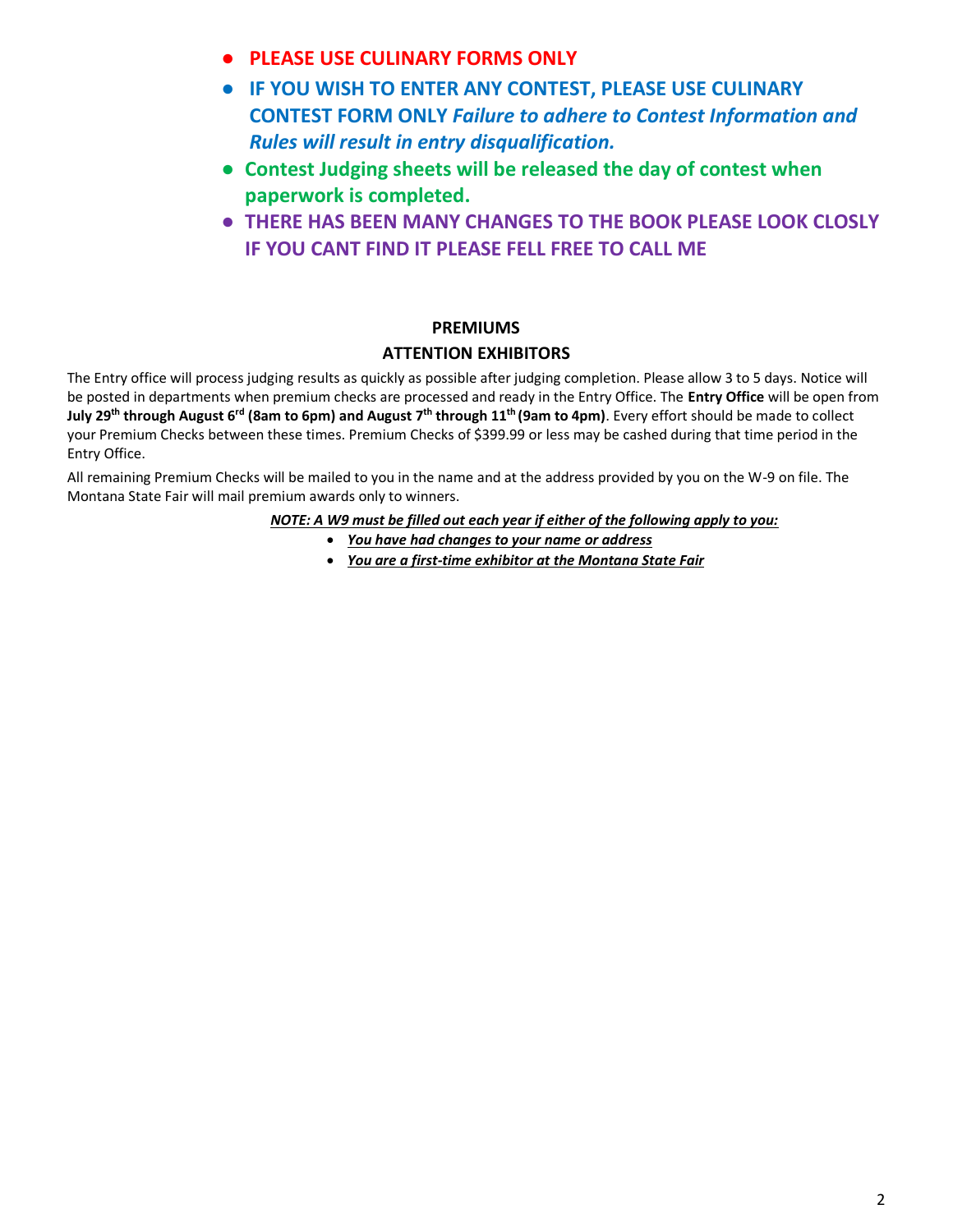|                                                                         |                                                                                                                                                                                                                   |  | (Office use only)               |
|-------------------------------------------------------------------------|-------------------------------------------------------------------------------------------------------------------------------------------------------------------------------------------------------------------|--|---------------------------------|
|                                                                         | <b>CULINARY ENTRY FORM</b>                                                                                                                                                                                        |  | Receipt No. ___________________ |
| <b>MONTANA</b>                                                          | Montana State Fair                                                                                                                                                                                                |  | Check No / Cash                 |
| <b>STATE FAIR</b>                                                       | 400 3rd St. NW, Great Falls, MT 59405<br>Phone: (406) 727-8900 Fax: (406) 452-8955                                                                                                                                |  |                                 |
|                                                                         |                                                                                                                                                                                                                   |  |                                 |
| Make all entries on this form but only one entry per line.<br>$\bullet$ | • Consult Schedule of Events for entry closing date and exhibit arrival time.                                                                                                                                     |  |                                 |
|                                                                         |                                                                                                                                                                                                                   |  |                                 |
|                                                                         |                                                                                                                                                                                                                   |  |                                 |
|                                                                         |                                                                                                                                                                                                                   |  |                                 |
|                                                                         | Number of years exhibited at MT State Fair: _______ Homemakers Club ________________________________                                                                                                              |  |                                 |
|                                                                         |                                                                                                                                                                                                                   |  |                                 |
|                                                                         |                                                                                                                                                                                                                   |  |                                 |
|                                                                         | Junior (12 & Under) Age: 1903 Mouth (13 - 18) Age: 1903 March 2014 Mouth (19 & UP) Age: 1904                                                                                                                      |  |                                 |
|                                                                         | I do hereby acknowledge that I have read the rules and regulations in the Exhibitor Information portion<br>of the General Information section and that I understand and agree with the provisions stated therein. |  |                                 |

**Exhibitor's Signature: \_\_\_\_\_\_\_\_\_\_\_\_\_\_\_\_\_\_\_\_\_\_\_\_\_Parent/Guardian Signature: \_\_\_\_\_\_\_\_\_\_\_\_\_\_\_\_\_\_\_\_\_\_\_\_\_\_\_\_\_**

| Class Code | Entry Fee | Description |
|------------|-----------|-------------|
|            |           |             |
|            |           |             |
|            |           |             |
|            |           |             |
|            |           |             |
|            |           |             |
|            |           |             |
|            |           |             |
|            |           |             |
|            |           |             |
|            |           |             |
|            |           |             |
|            |           |             |
|            |           |             |
|            |           |             |
|            |           |             |
|            |           |             |
|            |           |             |
|            |           |             |
|            |           |             |
|            |           |             |
|            |           |             |
|            |           |             |
|            |           |             |
|            |           |             |
|            |           |             |
|            |           |             |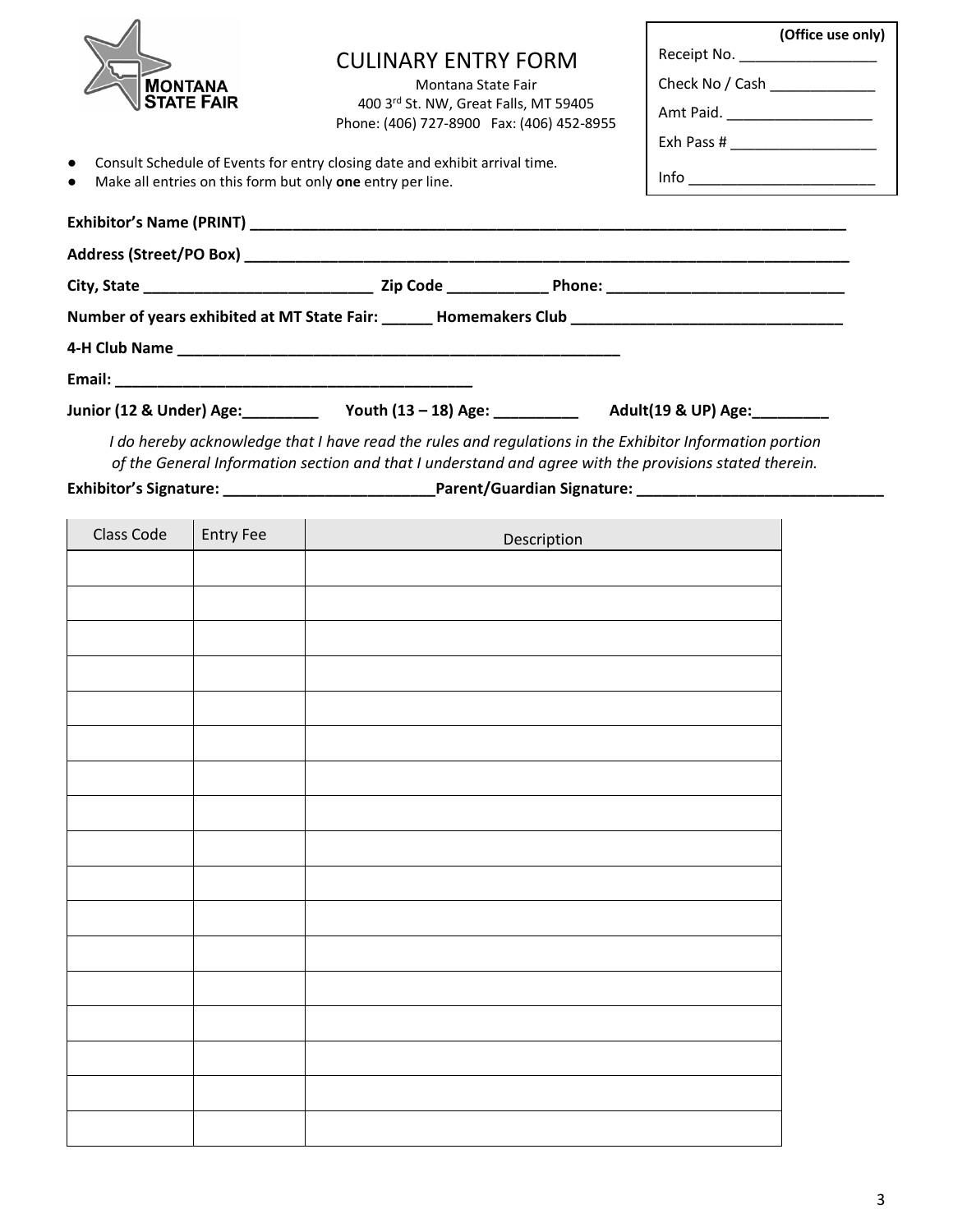| <b>MONTANA<br/>STATE FAIR</b> |
|-------------------------------|

# CULINARY ENTRY FORM,

continued

**(Office use only)** Receipt No. \_\_\_\_\_\_\_\_\_\_\_\_\_\_\_\_\_\_\_\_

Info. \_\_\_\_\_\_\_\_\_\_\_\_\_\_\_\_\_\_\_\_\_\_\_\_\_\_

Check No / Cash \_\_\_\_\_\_\_\_\_\_\_\_\_\_\_\_\_\_

Amt Paid. \_\_\_\_\_\_\_\_\_\_\_\_\_\_\_\_\_\_\_\_\_

Exh Pass # \_\_\_\_\_\_\_\_\_\_\_\_\_\_\_\_\_\_\_\_\_

 **Exhibitor's Name (PRINT) \_\_\_\_\_\_\_\_\_\_\_\_\_\_\_\_\_\_\_\_\_\_\_\_\_\_\_\_\_\_\_\_\_\_\_\_\_**

| Class Code | Entry Fee | Description |  |
|------------|-----------|-------------|--|
|            |           |             |  |
|            |           |             |  |
|            |           |             |  |
|            |           |             |  |
|            |           |             |  |
|            |           |             |  |
|            |           |             |  |
|            |           |             |  |
|            |           |             |  |
|            |           |             |  |
|            |           |             |  |
|            |           |             |  |
|            |           |             |  |
|            |           |             |  |
|            |           |             |  |
|            |           |             |  |
|            |           |             |  |
|            |           |             |  |
|            |           |             |  |
|            |           |             |  |
|            |           |             |  |
|            |           |             |  |
|            |           |             |  |
|            |           |             |  |
|            |           |             |  |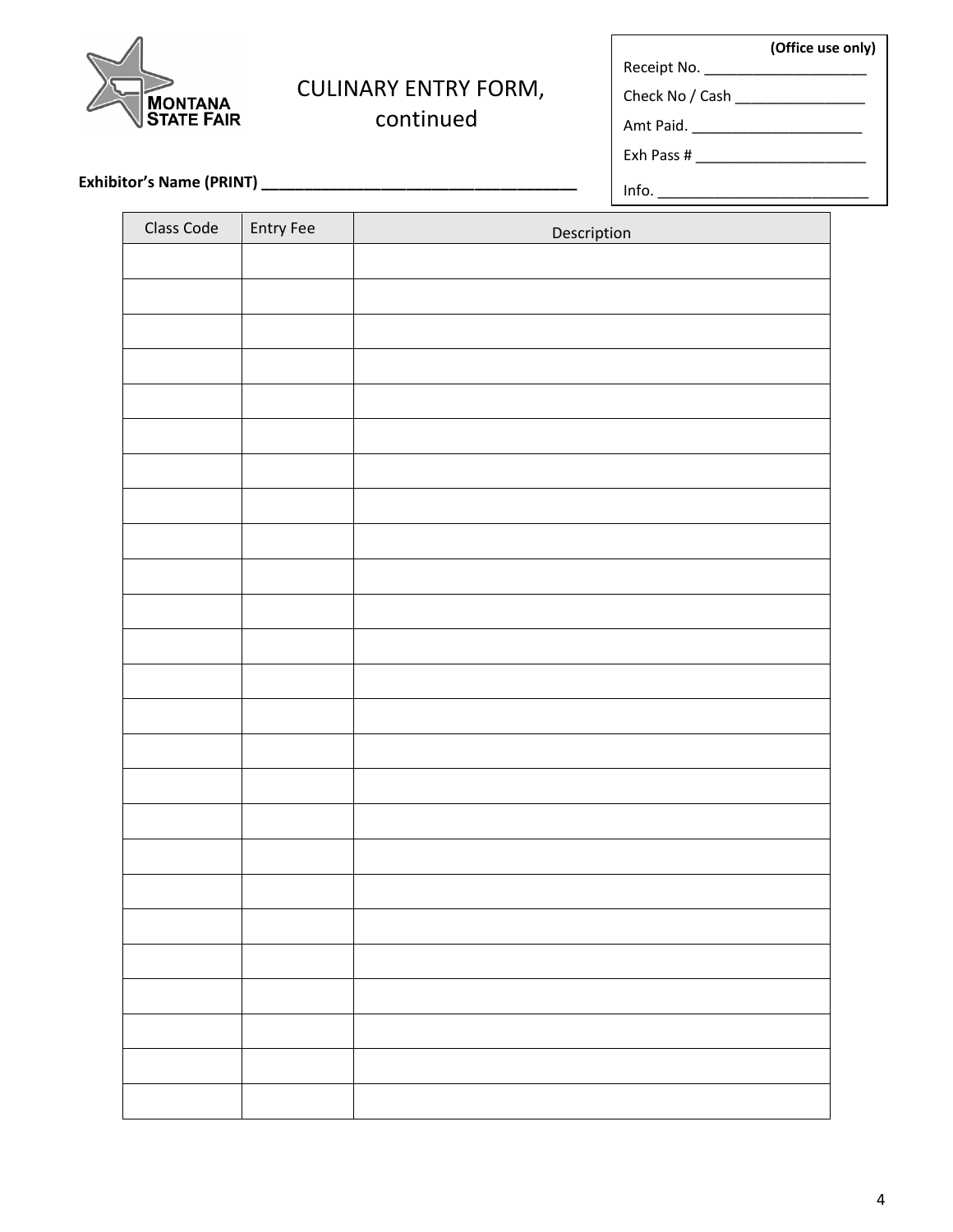# 2022 Culinary Contest Registration Form

| Completed form can be pre-entered in the Entry Office from July 5 through July 26 or delivered to the<br>Culinary Department in Family Living on Tuesday, July 26, 10am - 6pm.<br>Forms may also be accepted the day of contest at Entry Time.<br><b>Please see individual Contest Regulations for information</b> |                                                                                                                            |  |  |
|--------------------------------------------------------------------------------------------------------------------------------------------------------------------------------------------------------------------------------------------------------------------------------------------------------------------|----------------------------------------------------------------------------------------------------------------------------|--|--|
|                                                                                                                                                                                                                                                                                                                    |                                                                                                                            |  |  |
|                                                                                                                                                                                                                                                                                                                    |                                                                                                                            |  |  |
|                                                                                                                                                                                                                                                                                                                    |                                                                                                                            |  |  |
|                                                                                                                                                                                                                                                                                                                    | Divisions: Junior: 7-12 _______ Youth: 13-17 ________ Adult: 18 and up _____                                               |  |  |
|                                                                                                                                                                                                                                                                                                                    | Wheat and Barley Age Division: Youth 7-18 _____ Adult 19-64 _____ Senior 65+ ____                                          |  |  |
|                                                                                                                                                                                                                                                                                                                    | Mark Contests You Are Interested Entering<br>(See each contest for complete information)<br>Montana Wheat & Barley-A-Thon: |  |  |
|                                                                                                                                                                                                                                                                                                                    | "Whole Wheat Pull Apart Bread" Contest                                                                                     |  |  |
| #2                                                                                                                                                                                                                                                                                                                 | King Arthur Flour Contest:<br>"Whole Wheat Crock Pot Bread" Contest                                                        |  |  |
| #3                                                                                                                                                                                                                                                                                                                 | E.W. Guittard:<br>"Dark Chocolate Mousse"                                                                                  |  |  |

*I do hereby acknowledge that I have read the rules and regulations in the Exhibitor Information portion of the General Information section and that I understand and agree with the provisions stated therein.*

Exhibitor's Signature: \_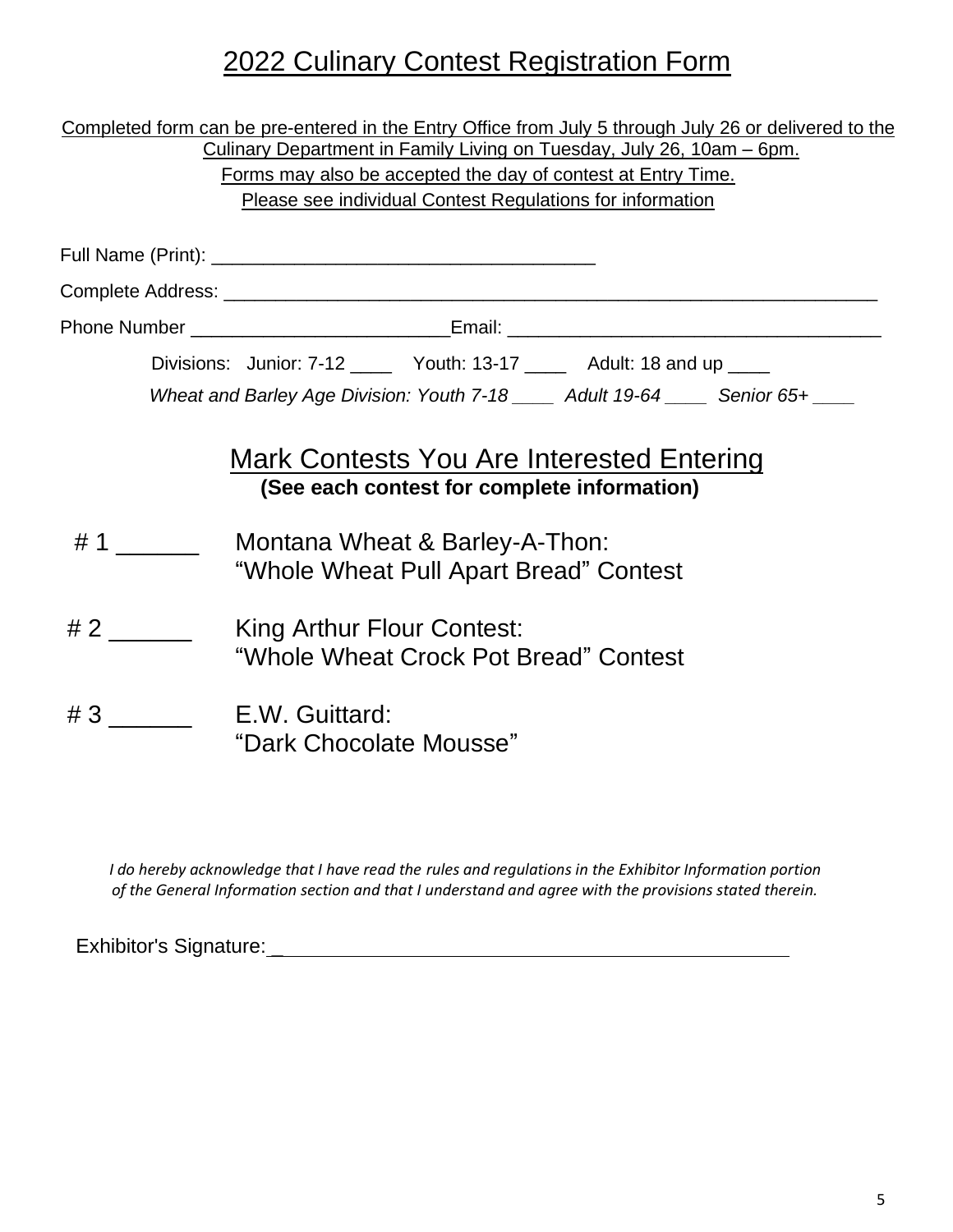# **WELCOME TO THE 90 TH MONTANA STATE FAIR 2022 CULINARY CONTESTS**

# **Saturday, July 30: # 1 Montana Wheat & Barley-A-Thon: "Whole Wheat Pull Apart Bread" Contest**

# **Sunday July 31: #4 King Arthur Flour: "Whole Wheat Crock Pot Bread" Contest**

# **Friday, August 5: # 6 E.W. Guittard: "Dark Chocolate Mousse"**

# **REGULATIONS:**

- 1. See individual contest for entry Deadlines and contest Rules.
- 2. Provide typed or clearly hand-written recipes. Be specific with recipe directions, measurements and sizes of pans, packages, cans, and instructions. Please see individual Contest Regulations for information.
- 3. There **will not** be any sponsoring of other Culinary Competitors.
- 4. Recipes cannot be used in two consecutive years. Recipes will be checked upon entry.
- 5. **COMPLY WITH SPECIFIC RULES LISTED FOR EACH CONTEST. Failure to do so will result in entry disqualification.**
- 6. All contests will be held at the Montana State Fair's Family Living Center.
- 7. First place winners of the previous year are ineligible to participate in the same contest in the current year.
- 8. First place winners have the option of judging the contest the following year.
- 9. All contests will be judged by Home Economics graduates and/or trained professionals along with community members.
- 10. Superintendent can judge for tie-breaking purposes.
- 11. After contest entry forms are submitted, contestants will be given one ticket for admittance to the Montana State Fair on contest day. Admittance tickets will be available at registration for open class competition on Tuesday, July 26, 10am-7pm. Please present completed contest entry form for admittance ticket.
- 12. Contestants may take their entry home after contest winners are announced and samples are served.
- 13. Entries not in place by the end of the contest delivery time will not be judged. There with be a 15 minute grace period.
- 14. Food samples will be distributed if all food safety standards have been met.
- 15. Entries must be prepared at home and brought to the Family Living Center at specified time for contest entering. None of the cooking or baking will be allowed in the kitchen of the CULINARY department in the Family Living Center.
- 16. A "Professional" cannot compete in any contests. "Professional" is defined as one who engages in an event or activity for monetary value. (i.e., farmers markets, store fronts, on line sales), one who teaches culinary courses, or one who edits, produces, or is involved in producing a cookbook for private financial gain.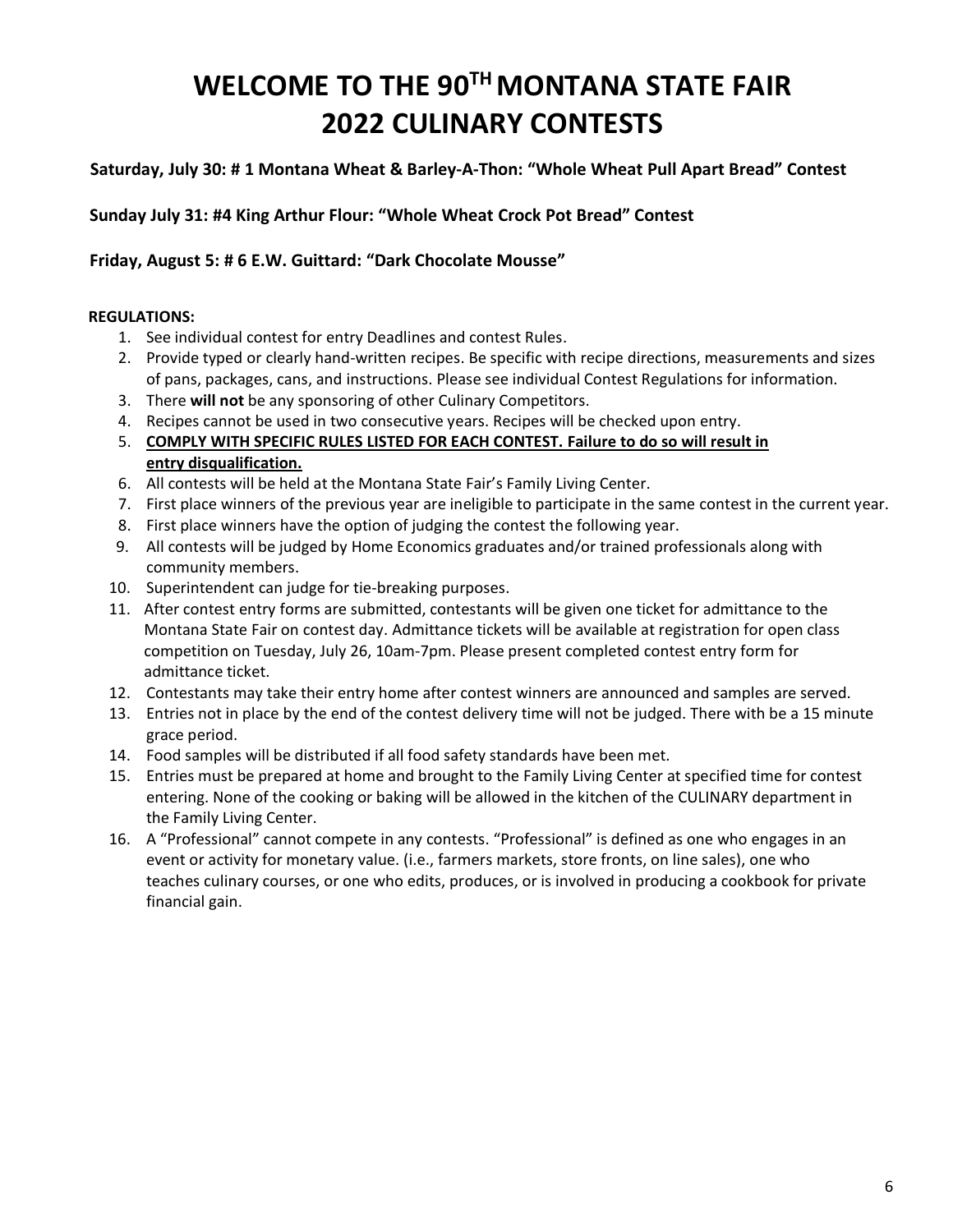

# **Wheat and Barley Culinary Contest: Whole Wheat Pull Apart Bread**

**ENTRY FORM AVAILABLE:** Monday, May 30, 2021. Forms available at MSU Cascade County Extension Office, 3300 3<sup>rd</sup> St NE or online at cascade.msuextension.org Montana ExpoPark, 400 3rd St NW or cascadecountymt.gov/; and the culinary section of the Montana State Fair (MSF) Premium Book.

**CONTEST REGISTRATION ENTRY FORM DEADLINE:** Saturday, July 30, 2022 at 4:30pm

**CONTEST DATE:** Saturday, July 30, 2022

**ENTRY DROP OFF:** 2:30 - 4pm on Saturday, July 30, 2022 (late entries will NOT be accepted)

LOCATION: Family Living Center at the Montana ExpoPark Fairgrounds (400 3<sup>rd</sup> Street NW, Great Falls, MT)

**JUDGING:** 4:30 pm Saturday, July 30, 2022. Presentation of awards/prizes immediately following judging.

# **COLLABORATORS:**

Montana State University Extension and the Montana State Fair are proud to promote the Wheat and Barley Culinary Contest in collaboration with local businesses and organizations including General Mills, Wheat Montana, Montana Wheat and Barley Committee, and Cascade County Homemakers Clubs.

# **MISSION:**

The purpose of the Wheat and Barley Culinary Contest is to highlight 100% whole wheat, 100% barley or a combination of whole wheat and barley in baking and cooking. The contest offers Montana State University Extension, Cascade County, Montana Wheat and Barley Committee, and the Montana State Fair the opportunity to promote a better understanding of the nutritional value and use of wheat and barley flours in nutritious food preparation and the Montana grain industry.

# **PROJECT GOALS:**

The Wheat and Barley Culinary Contest is an annual contest on Wheat and Barley Day at the Montana State Fair. The Family Living Center hosts the contest for youth (7-18), adults (19-64), seniors (65+) and visitors at the Montana State Fair.

# **CONTEST GOALS:**

- 1. Provide the public with research-based information on wheat and barley nutrition information in the form of consumer handouts, recipes, nutritional information, growing information, and marketing information.
- 2. Provide information about the various methods of using whole wheat and barley grains in cooking and baking.
- 3. Use educational displays emphasizing the wide variety of grains available and the role of grains in daily menu planning and healthy lifestyles.
- 4. Share baking and food preparation skills between Cascade County Extension, Cascade County residents and visitors to the Montana state fair.
- 5. Encourage the use and art of wheat and barley baking in the form of a Whole Wheat Pull Apart bread.

# **DEFINITION OF WHOLE WHEAT PULL APART BREAD:**

The history of pull-apart bread is vast however; many believe that it originated from a chef in the 1850's who first called it "Monkey Bread". There are many theories as to why it was called monkey bread and many references the way the dough lumps together during baking. One of the more famous renditions of "monkey bread" was when First Lady Nancy Reagan served the dish as part of the White House Christmas menu. Regardless of the history and various spins on "monkey bread", it is a unique and fun way to serve a loaf of bread. This yeast bread can take on many shapes, forms and flavors. It can also be made in many different baking dishes for creative display and themes.

# **OFFICIAL RULES:**

All entries MUST be made from scratch. Creativity is strongly encouraged! Join us, get baking with wheat and barley or a combination, and create your very own **Whole Wheat Pull Apart Bread**. The Grand Prize could be yours!

- 1. Bread MUST contain ONE or more of the following grains to bejudged:
	- a. Whole wheat
	- b. Barley
- 2. Contestant categories for judging:
	- a. Youth (7 18)
	- b. Adult (19 64)
	- c. Senior (over 65)
- 3. The contest is open to all individuals
- 4. ONE entry per individual only
- 5. **NO STORE-BOUGHT BREADS ARE ALLOWED IN THE CONTEST!** Breads MUST be made fromscratch.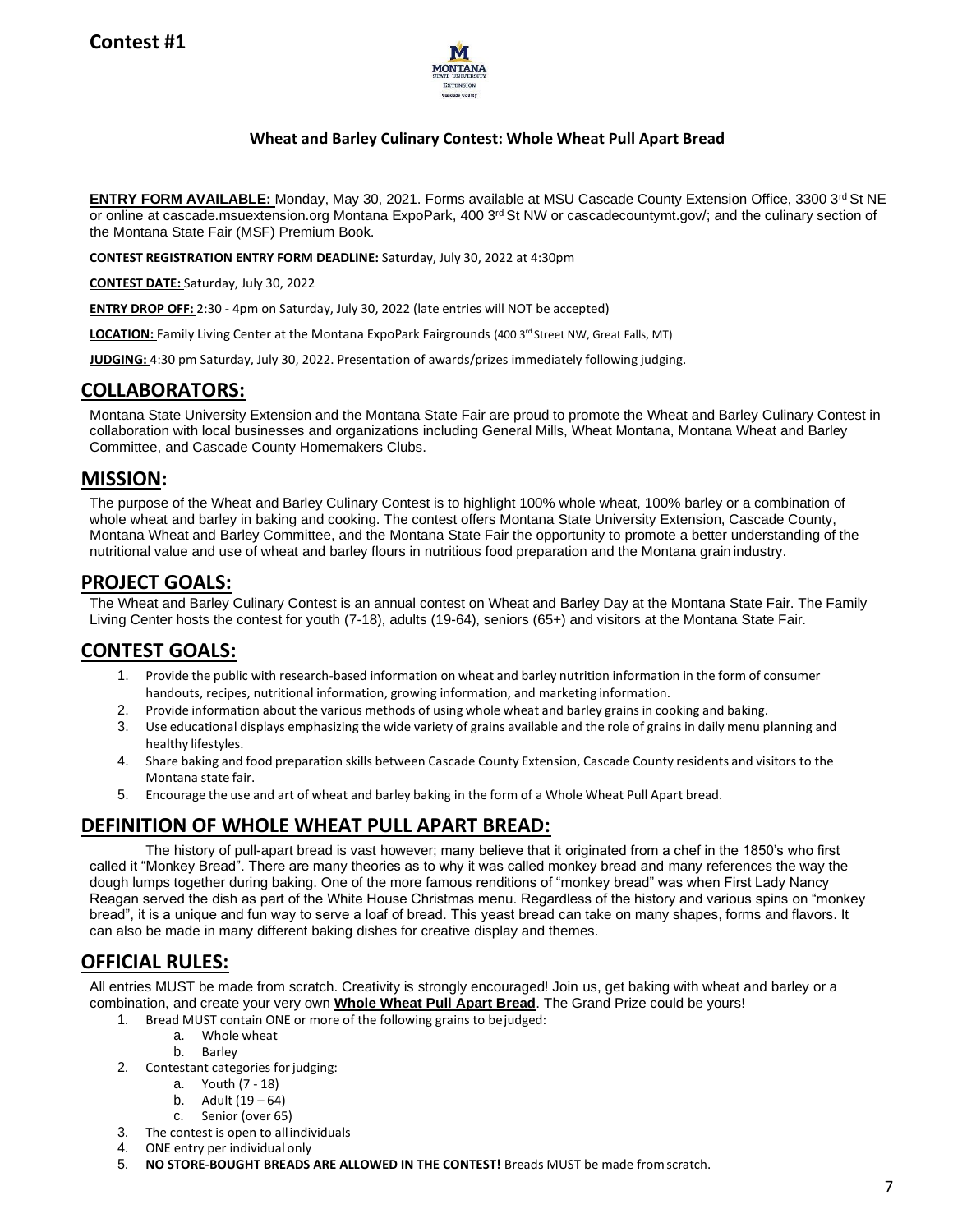

#### (Wheat and Barley Culinary Contest Rules continued from previous page)

- 6. Recipe **MUST** accompany the entry. Rules for recipe card are asfollows:
	- a. Recipe MUST be made specifically for this contest<br>b. MUST include YEAST as rising agent
	-
	- **b.** MUST include YEAST as rising agent<br>c. ALL ingredients must be listed on th ALL ingredients must be listed on the recipe
	- **d.** Recipe **MUST** include **whole wheat, barley or a combination offlours**
	- **e.** 1/3 total flour called for in recipe may be all purpose **forexample:**
		- The recipe calls for 3 cups of flour:
			- 2 cups of whole wheat or barley or combination offlours
			- 1 cup of all-purpose flour
	- f. White whole wheat flour may be used at100%
	- g. Directions for preparing the recipe must be clear. Entry information requires a complete recipe in standard form listing exact ingredients, quantities and preparation methods. Measurements should be in cups, tablespoons, teaspoons or fractions. Include cooking temperatures, number of servings and any other pertinent information. \*
	- h. Recipe must use ingredients that are readily available in grocerystores
	- i. **HIGHLIGHT** grains used in the entry on the recipe card
	- j. **THREE** copies of the recipe must be types or printed legibly. Include name, address, phone number and email address on **ONLY TWO** recipes

#### **7. ONE category: Bread**

8. Toppings, herbs, and any other flavors should **NOT** diminish the true flavor of theflour.

# **JUDGES**:

Three qualified judges, including one professional baker or Montana State University Extension agent or Cascade County Homemakers or representative of the Wheat and Barley Committee will judge the entries. Entries are judged on taste, appearance, and ingredient creativity of the bread.

# **JUDGING CRITERIA:**

#### **DECISIONS OF THE JUDGES ARE FINAL**

Entries are judged as follows:

- **External appearance**: 25 points
- **Color and Texture:** 25 points
- **Flavor**: 50 points
- **TOTAL POINTS**: 100 points

\*\*The public may sample the entries at the completion of judging. Prize winner's recipes will be available the day after the contest and to the newspapers upon request. The grand prize winner may be a judge for the 2023 Montana State Fair Wheat and Barley Contest.

# **PRIZES**

:

**Grand Prize** \$100 gift card and baking dish

**1 st Place** (in each category): \$50 gift card and baking dish for youth, adult, and senior **2 nd Place** (in each category): \$25 gift card for youth, adult, and senior

# **\*STANDARDIZED RECIPE TEMPLATE**

Below is a recipe template that entrants are welcome to use but not required to use. Please make sure your recipe includes the same items listed in the template.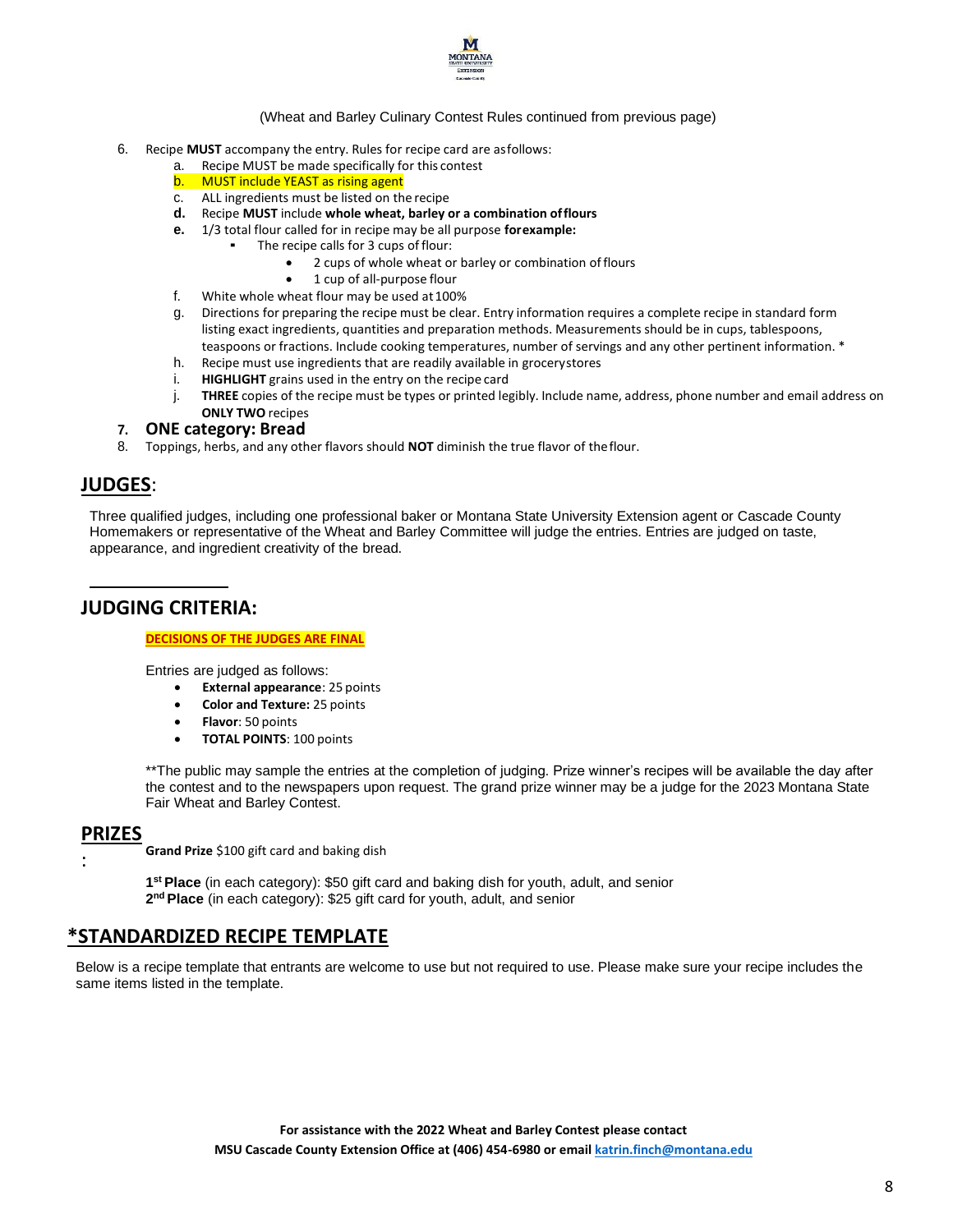

Recipe Name: \_\_\_\_\_\_\_\_\_\_\_\_\_\_\_\_\_\_\_\_\_\_\_\_\_\_\_\_\_\_\_\_\_\_\_\_\_\_\_\_\_\_\_\_\_\_\_\_\_\_\_\_\_\_\_\_\_\_\_\_\_\_\_\_\_\_\_

Yield: \_\_\_\_\_\_\_\_\_\_Grain selection: \_\_\_\_\_\_\_\_\_\_\_\_\_\_\_\_\_\_\_\_\_\_\_\_\_\_\_\_\_\_\_\_\_\_\_\_\_\_\_\_\_\_\_\_\_\_\_\_\_\_

Serving Size:

| Amount<br>$(1/4, 1/3,$<br>$\frac{1}{2}$ , etc.) | Unit<br>(tsp, Tbsp.,<br>cup, etc) | Ingredient |
|-------------------------------------------------|-----------------------------------|------------|
|                                                 |                                   |            |
|                                                 |                                   |            |
|                                                 |                                   |            |
|                                                 |                                   |            |
|                                                 |                                   |            |
|                                                 |                                   |            |
|                                                 |                                   |            |
|                                                 |                                   |            |
|                                                 |                                   |            |

| Procedure/Directions: |
|-----------------------|
|-----------------------|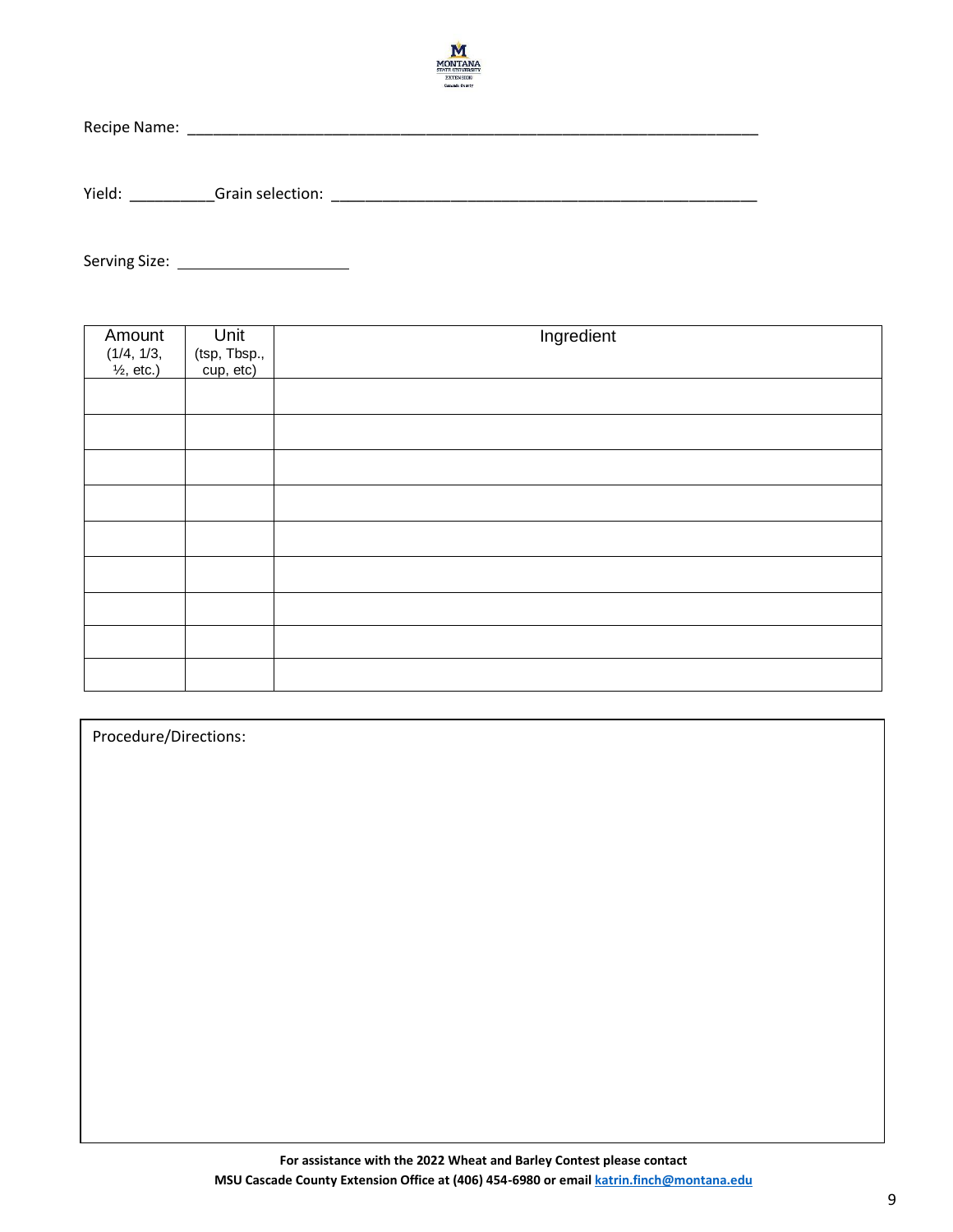# **Contest #2**



# **KING ARTHUR FLOUR BAKING CONTEST "Whole Wheat Crock Pot Bread"**

 We are at it again with another great King Arthur Flour baking contest. This year we have Whole Wheat Crock Pot Bread for you. I cannot wait to see what you have in store for our wonderful judges.

**CONTEST DATE:** Sunday July 31st **PLACE:** Family Living Center **ENTRY DELIVERY:** Sunday July 31<sup>st</sup> @ 2:30-4pm **JUDGING:** 6:30pm. Winners announced after Judging **DIVISIONS:** *Youth*: 7-17; Adult: 18 & Up

**SPONSORED BY**: King Arthur Flour and the Montana State Fair

# **PRIZES:**

# **ADULT (18 and up):**

1st: \$75 gift certificate to the Baker's Catalogue/kingarthurflour.com 2nd: \$50 gift certificate to the Baker's Catalogue/kingarthurflour.com 3rd: \$25 gift certificate to the Baker's Catalogue/kingarthurflour.com

# **JUNIOR (7-17):**

1st: \$40 gift certificate to the Baker's Catalogue/kingarthurflour.com 2nd: \$25 gift certificate to the Baker's Catalogue/kingarthurflour.com 3rd: King Arthur Flour tote Bag

| JUDGING CRITERIA: | Flavor:       | 40%        |
|-------------------|---------------|------------|
|                   | Presentation: | 40%        |
|                   | Texture:      | <b>20%</b> |
|                   | <b>TOTAL</b>  | $100\%$ .  |

# **RULES:**

- 1. Entries must specify and be baked with **King Arthur Flour** as an ingredient. **King Arthur Flour package UPC code or proof of purchase is required.** King Arthur Flour is available locally at Albertson's and Walmart.
- 2. Deliver three (3) typed or clearly hand-written recipes that matches your baked entry. Be specific with recipe directions, measurements and sizes of pans, packages, cans, etc. Include your name, age and contact information ON ONE RECIPE ONLY.
- 3. Only two set of prizes will be awarded per fair.
- 4. Each fair selects their judges for this competition. Judges decisions are final.
- 5. All recipes entered become the property of King Arthur Flour and Montana State Fair and may be edited, adapted, copyrighted, published, and used by them for publicity, promotion and/or advertising at their discretion, without compensation to the contestant.
- 6. Taxes on prizes are the responsibility of the winner. Contest is void where prohibited or otherwise regulated by law.
- 7. Failure to follow the rules may result in disqualification.
- 8. The 2021 winner is ineligible to enter in the 2022 contest.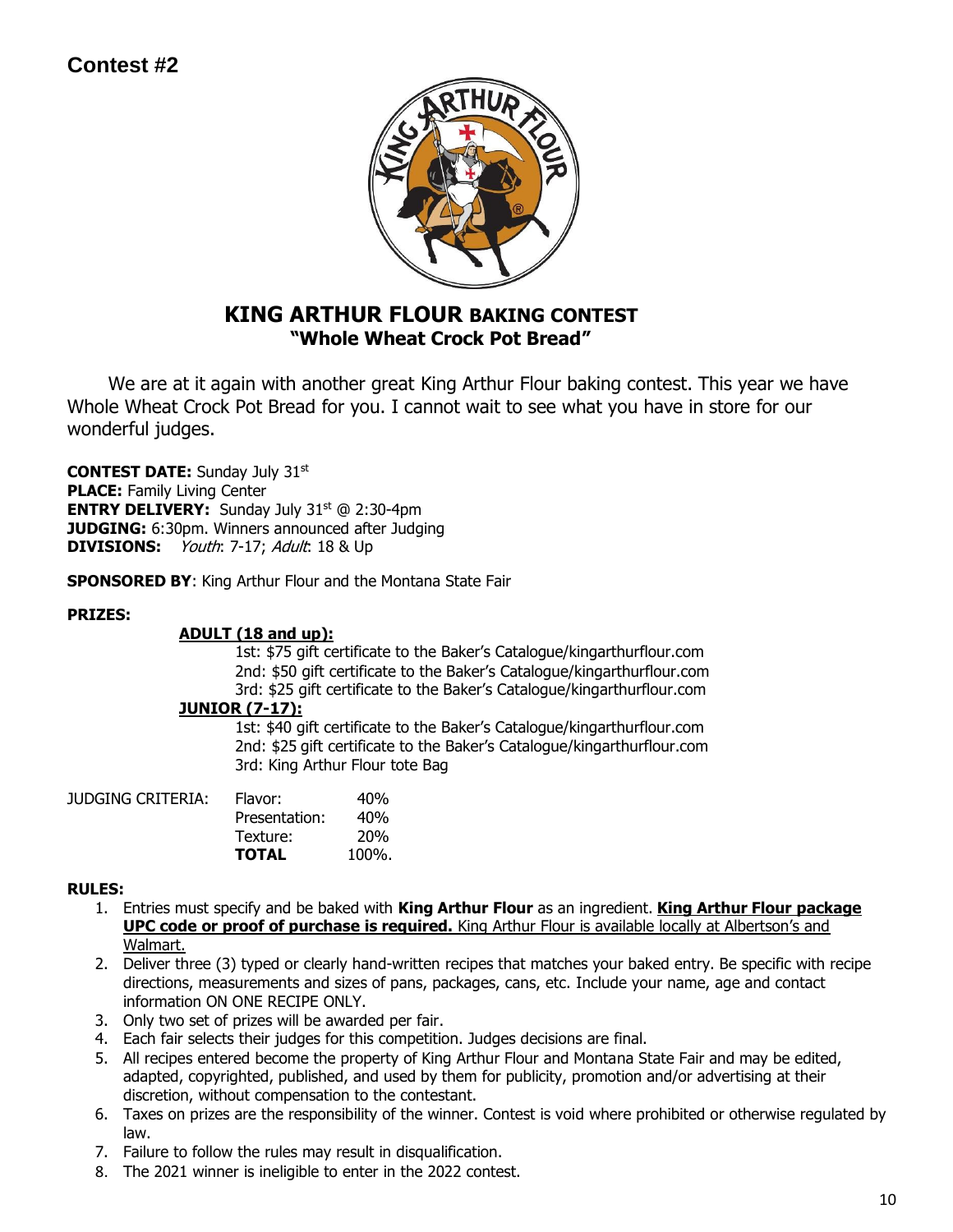

Burlingame, CA 94010

# **E. W. GUITTARD RICH CHOCOLATE CONTEST**

# *"Dark Chocolate Mousse"*

| <b>CONTEST DATE:</b>   | Monday, August 2 <sup>nd</sup> , 2021          |
|------------------------|------------------------------------------------|
| <b>PLACE:</b>          | <b>Family Living Center</b>                    |
| <b>ENTRY DELIVERY:</b> | Monday, August $2^{nd}$ from 4:00pm $-5:45$ pm |
| <b>JUDGING:</b>        | 6pm. Winners announced after judging           |
| <b>DIVISIONS:</b>      | Open to all ages                               |

**SPONSORED BY:** *E.W. Guittard Rich Chocolate Company, 2J's Fresh Foods, and Montana State Fair*

# **PRIZES:**

- 1st. E.W. Guittard Rich Chocolate, \$65.00 2 J's Fresh Foods gift certificate, MSF Rosette
- 2nd. E.W. Guittard Rich Chocolate, \$45.00 2J's Fresh Foods gift certificate, MSF Rosette
- 3rd. E.W. Guittard Rich Chocolate, \$35.00 2J's Fresh Foods gift certificate, MSF Rosette

# **JUDGING CRITERIA:**

| TOTAL -                | 225 points |
|------------------------|------------|
| <b>Overall Taste -</b> | 75 points  |
| Appearance -           | 50 points. |
| Originality -          | 50 point   |
| Creativity -           | 50 points. |

# **RULES:** *NOTE:* **Products available at 2J'S Fresh Market 105 Smelter Ave. NE, Great Falls**

- 1. E.W. Guittard Rich Chocolate products only can be used in this contest. Receipt for purchase with Bin # must be submitted with entry to qualify.
- 2. Entry is to be a creation of your own recipe.
- 3. Entries are to be prepared at home and brought to the Family Living Center.
- 4. Entry is to be made from scratch, baked in pan size and shape of your choice.
- 5. Prepackaged cake mixes are not allowed.
- 6. Entry frosted appropriate to the title. Have some fun!
- 7. All recipes must be created by the contestant and will become the property of E.W. Guittard Chocolate Co. and the Montana State Fair and may be edited, adapted, copyrighted, published and used by them for publicity, promotion, and/or advertising at their discretion without compensation to the contestant.
- 8. Three (3) recipes must be clearly written or typed on 8.5x11 white paper. **Two** (2) copies should have in lower left corner the entrant's name, address and phone number. **One (1) should have no personal information on the sheet**.
- 9. If you wish to use cocoa as your chocolate, the cocoa conversion is:

# **3TBLS Cocoa + 1 TBLS Butter= 1oz. square chocolate**.

10. The 2021 winner is ineligible to enter in the 2022 contest.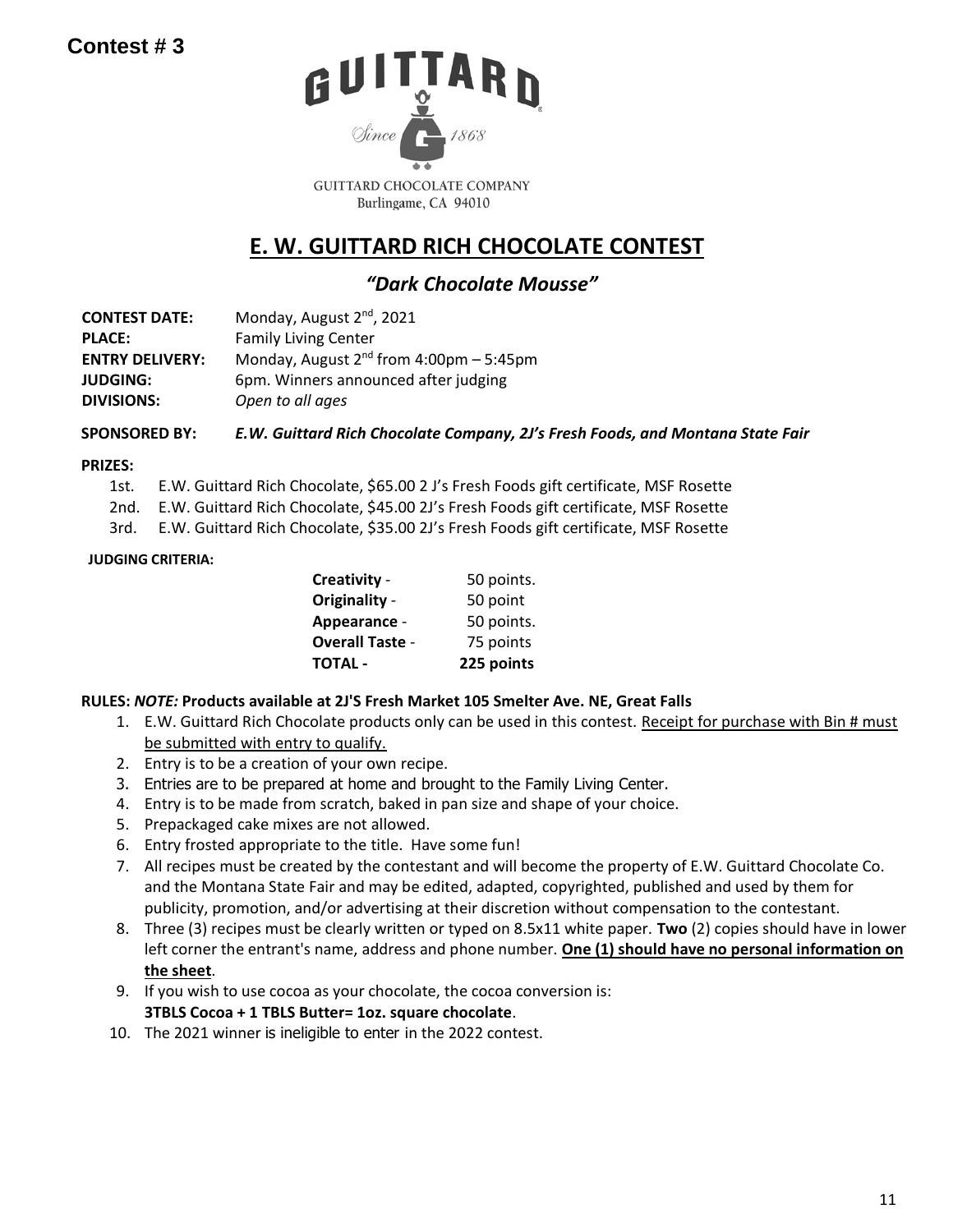# **CULINARY RULES & REGULATIONS**

- 1. All participants at Montana State Fair events are responsible for reading the Montana State Fair GENERAL INFORMATION Section and complying with policies listed therein. This section is located at goexpopark.com under the Montana State Fair tab.
- 2. AGREEMENT TO ALL RULES AND REGULATIONS HEREIN STATED IS UNDERSTOOD WHEN THE EXHIBITOR SUBMITS THE ENTRY FORM.
- 3. All entrants in open class must complete a **W9** form at time of entry to receive any premiums. Exhibitors entering contests only need not provide a W9.
- **4. All exhibitors shall purchase admittance tickets.** Adult and Youth exhibitors may purchase an Exhibitor's Packet for \$20 good for 10 admissions for Fair week. With purchase of first Exhibitor's Packet, additional free passes are issued for every \$50.00 of entry fees. Exhibitors may purchase individual tickets for \$4.00 each.
- 5. Montana State Fair encourages to you to pre-enter your forms to facilitate faster check in on entry day. Exhibitors need not pay prior to entry day.
- 6. Use Culinary entry forms only.
- 7. All judging sheets will be released on the day following each contest.
- 8. Absolutely **NO DIVISION LATE ENTRIES** will be accepted after 7pm on entry delivery days.
- 9. \***EXHIBITORS MAY ENTER NO MORE THAN TWO ITEMS PER CLASS**
- **10.Youth & Junior age exhibitors may choose to enter in Open Class, but they may not enter in both Youth/Junior and Open Class, unless there is no class listed for the entry.** *Entry fees of \$1.25 per entry apply.*
- 11. Exhibits will only be awarded  $1^{st}$ ,  $2^{nd}$ ,  $3^{rd}$ , or no premium according to the merits of the exhibits.
- *12.Sponsored by the Montana State Fair, Judges will award "Sweepstakes" ribbons and \$5 premium to the best exhibit in each Open, Youth, and Junior division.*
- 13.\***MIXES ARE ALOUD BUT NOT FOR INTENED USE (ie. Cake mixes can't be used to make a cake and cookie mixes can't be used to make a cookie,etc)**
- 14.A portion of your baked goods and freezer jam exhibit may be picked up Thursday, July 28, from 12 4pm. Please indicate when registering if you will pick up a portion of your exhibit.
- 15.Please provide complete recipe with all entries. RECIPES CAN BE USED FOR ONE ENTRY ONLY. NO DUPLICATE RECIPES (i.e. same cookie recipe used for different classes).
- 16.**ALL JUDGES DECISIONS ARE FINAL.** See General Information on Protests.
- 17.Montana State Fair Culinary competitors must be Montana residents or children 17 and younger visiting family and friends.
- 18.There will not be any sponsoring of other culinary competitors.

# **CASCADE COUNTY HOMEMAKERS CLUB AWARDS**

#### **REGULATIONS:**

- 1. Club name MUST be listed on entry form.
- 2. Homemaker MUST be a paid member of a registered Cascade County Homemakers Club to qualify for awards.
- 3. Largest average number of exhibits is figured by total number of club exhibits divided by total number of club members.
- 4. Highest Total Points are a total of ribbon award points divided by the total number of club members:
	- Sweepstakes: 4 points Blue: 3 points Red: 2 points White: 1 point

# **HOMEMAKERS AWARDS:**

### **LARGEST AVERAGE NUMBER OF EXHIBITS**

1 st - \$50 *sponsored by Northwestern Energy*

2 nd - \$10 *sponsored by Cascade County Homemakers Club*

#### **HIGHEST TOTAL POINTS**

1 st - \$50 *sponsored by Northwestern Energy*

2 nd - \$10 *sponsored by Cascade County Homemakers Club*

#### **OLANDE VANGELISTI MEMORIAL AWARD**

\$10 awarded to the best 100% whole wheat bread (recipe must accompany entry)

#### *Sponsored by Cascade County Homemakers Club*

#### **CLAIRE DEL GUERRA AWARD**

\$25 cash award for the best international cooking exhibit in any class

# *Sponsored by Cascade County Homemakers Club*

### **CELE FORZLEY MEMORIAL AWARD**

\$25 to the first-time novice exhibitor with the most points for quality entries (Blue: 3points, Red: 2points, White: 1 point), to recognize and encourage excellence in food preservation

### *Sponsored by Cascade County Homemakers Club*

### **LINDA J. AMENDT AWARD**

Copy of "So Easy to Preserve" by Elizabeth Andress to the judge's choice for the most outstanding exhibit in food preservation.

*Sponsored by Cascade County Homemakers Club*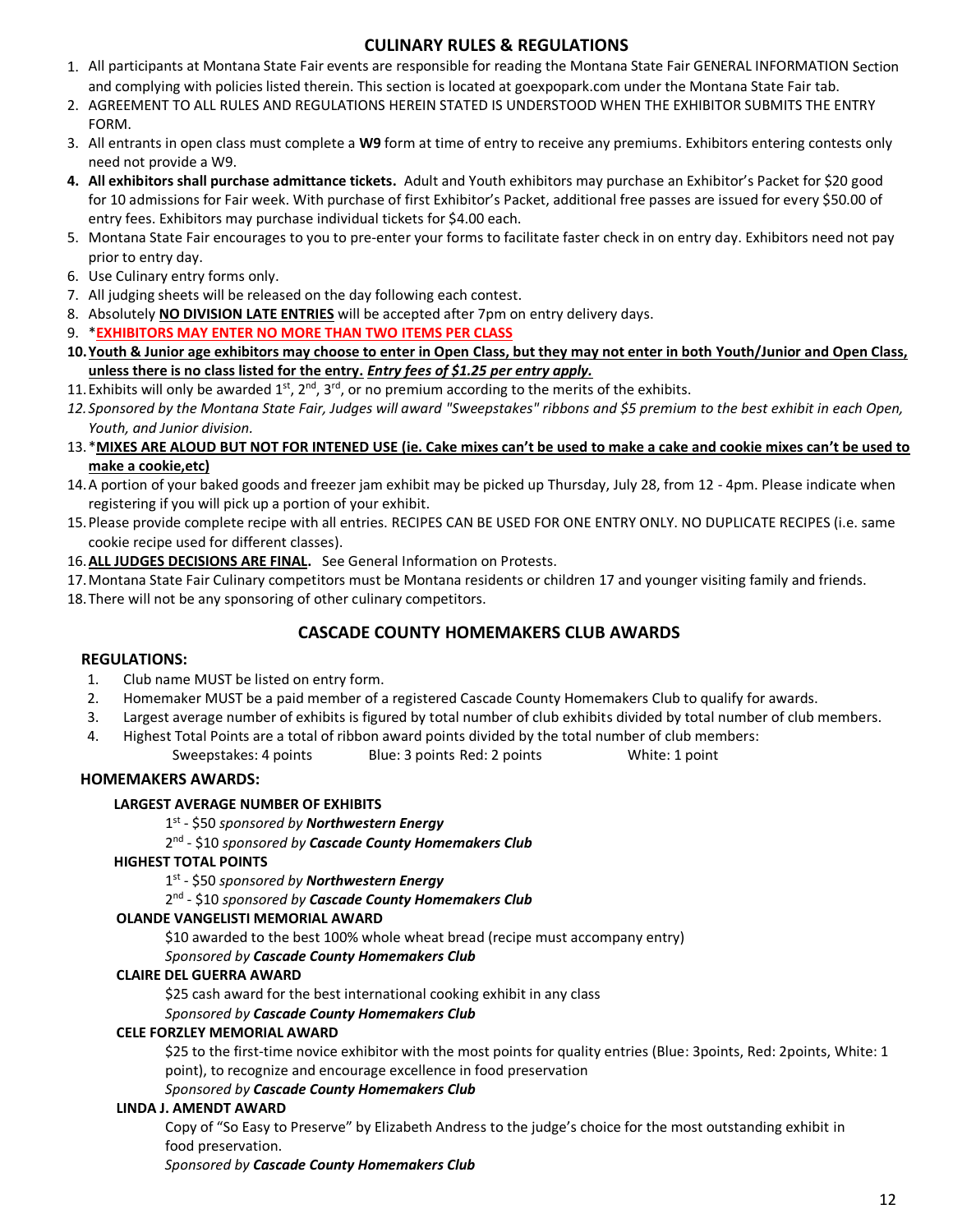# **SPONSORED AWARDS:**

**The Culinary department of the Montana State Fair regrets to announce that the Ball & Kerr and C&H Sugar and Domino Foods and Meadow Gold awards will not be offered this year, due to Corporate termination of the sponsorships. If you have any questions, please call or email the Culinary Superintendent, Kaylyn Sigler.**

# *MONTANA FARMERS UNION,* 300 River Dr N

**BEST LOAF OF BREAD BAKED IN A BREAD MACHINE** - \$25 award **BEST CINNAMON ROLL OR SWEET FANCY ROLL ENTRY** - \$25 award **CULINARY OPEN EXHIBITOR DRAWING**

> Basket filled with *Made in Montana* food products, a \$50 value. Each Open Division exhibitor will be given one ticket at Open Entries. Please write in your name and phone number and return to Culinary staff. Drawing will be held at Open Judging on Wednesday. Basket will be displayed in case until open entries are released on Sunday.

#### *PIZAZZ, 403 Central Ave, Great Falls*

#### **BEST CHOCOLATE CHIP COOKIE ENTRY YOUTH or JUNIOR** –

\$20 gift certificate and an opportunity to show off the prize-winning cookie recipe at a demonstration at Pizazz.

#### *JAMES BOURNE*

**BEST DINNER ROLLS - \$20 award** 

- **A. OPEN BAKED FOODS – Divisions 1 – 9**
- **B. OPEN HONEY and CANDY – Division 10**
- **C. OPEN SPECIAL DIET FOODS – Division 11**
- **D. ADULT BEER and WINE – Division 12 & 13**
- **E. OPEN CANNING and PRESERVING – Divisions 14 - 23**
- **F. JUNIOR AGES 12-under – Division 24**
- **G. YOUTH AGES 13-18 – Division 25**
- **H. OPEN REFRIGERATED FOODS – Division 26**
- **I. OPEN ASSISTED COOKING & BAKING – Division 27**

# **SECTION A: OPEN BAKED FOODS DIVISIONS/CLASSES**

# **OPEN BAKED FOODS REGULATIONS:**

- 1. Small entries (rolls, muffins, etc.- 4 uniform pieces (no ends or sides) should be placed on a plain white paper plate then put in a clear plastic food storage bag and closed.
- 2. Single loaf entries must be standard size 4.5" x 8.5" x 2.5". Entries should be enclosed in a clear plastic food storage bag. Allow proper time for complete cooling of entries.
- 3. Recipes are required where indicated except Division 5- Decorated Cakes & Cookies.
- 4. Cakes must be removed from baking pan before entering and placed on a sturdy board or cardboard (slightly larger than the cake) securely covered with foil or greaseproof covering.
- 5. Indicate when entering if you will pick up a portion of your baked entry on Thursday, July 28, 12 4pm.

#### **DIVISIONS**

| 1 | <b>SOURDOUGH</b>         | b | <b>COOKIES</b>              |
|---|--------------------------|---|-----------------------------|
|   | <b>YEAST BREAD</b>       |   | <b>BARS</b>                 |
| 3 | <b>QUICK BREADS</b>      | 8 | <b>PIES</b>                 |
| 4 | <b>UNDECORATED CAKES</b> | a | <b>FOODS OF ALL NATIONS</b> |
|   |                          |   |                             |

**5 DECORATED CAKES AND COOKIES**

### **DIVISIONS 1 & 2 BREAD JUDGING CRITERIA:**

Entry constitutes : one loaf of bread or three (3) rolls. Bread should be completely baked. It should have proper fermentation and proper gluten development. The scoring is based on the following:

**Appearance** - Uniform in shape, golden brown

**Texture** - Crumb moist, tender and not too crumbly

**Flavor** - Nutty, agreeable to taste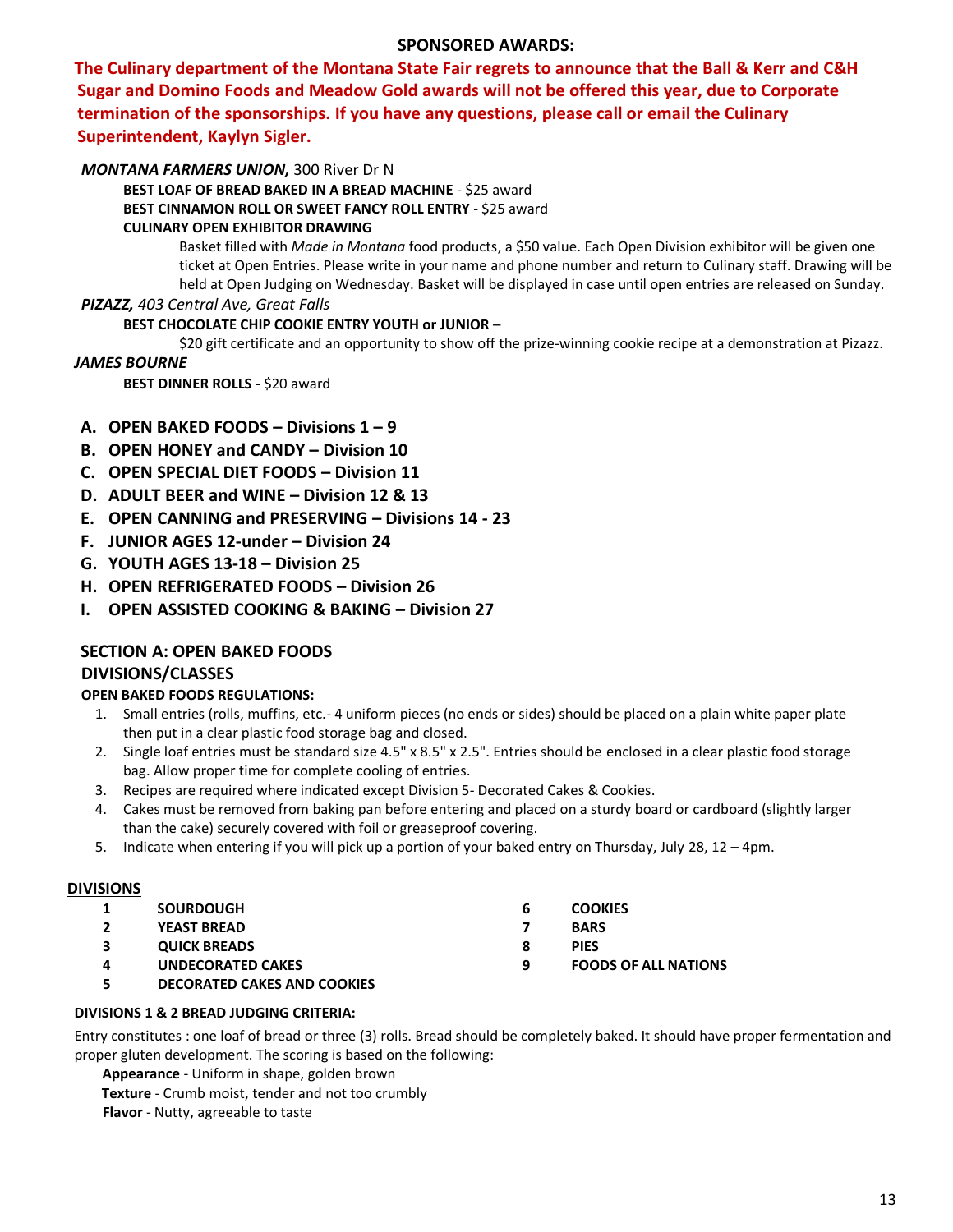| <b>DIVISION 1: SOURDOUGH</b> (include recipe with entry) |  |
|----------------------------------------------------------|--|
|----------------------------------------------------------|--|

ENTRY FEE: \$1.25

PREMIUMS: 1st- \$3; 2nd- \$2; 3rd- \$1.25; **"SWEEPSTAKES" \$5.00**

| CLASSES: |  |
|----------|--|
|----------|--|

- CU-1-1 Sourdough bread, whole wheat
- CU-1-2 Sourdough bread, other
- CU-1-3 Sourdough bread, machine loaf
- CU-1-4 Sourdough rolls (3)

# **DIVISION 2: YEAST BREADS** (include recipe with entry)

ENTRY FEE: \$1.25

| PREMIUMS: 1st- \$3; 2nd- \$2; 3rd- \$1.25; "SWEEPSTAKES" \$5.00 |  |
|-----------------------------------------------------------------|--|
| $C$ LASSES $\cdot$                                              |  |

| , <i>__</i> _____ |                                   |           |                                    |
|-------------------|-----------------------------------|-----------|------------------------------------|
| $CU-2-1$          | Bread, white                      | CU-2-6    | Bread, raisin                      |
| $CU-2-2$          | Bread, 100% whole wheat           | $CU-2-7$  | Bread, rye                         |
| $CU-2-3$          | Bread, 100% whole wheat, fancy    | $CU-2-8$  | Bread, other grains (specify type) |
| $CU-2-4$          | Bread, whole wheat in combination | $CU-2-9$  | Bread, French                      |
| $CU-2-5$          | Bread, fancy                      | $CU-2-10$ | Yeast rolls, white (3)             |

# **DIVISION 3: QUICK BREADS** (include recipe with entry) ENTRY

FEE: \$1.25

| CLASSES: | PREMIUMS: 1st- \$3; 2nd- \$2; 3rd- \$1.25; "SWEEPSTAKES" \$5.00 |           |                                   |
|----------|-----------------------------------------------------------------|-----------|-----------------------------------|
| $CU-3-1$ | Bread, banana                                                   | $CU-3-6$  | Muffins, fruit (3)                |
| $CU-3-2$ | Bread, other fruit                                              | $CU-3-7$  | Muffins, other (specify type) (3) |
| $CU-3-3$ | Bread, plain nut                                                | CU-3-8    | Coffee cake (specify type)        |
| $CU-3-4$ | Bread, zucchini                                                 | $CU-3-9$  | Quick bread, any other (specify t |
| $CU-3-5$ | Biscuits, baking powder (3)                                     | $CU-3-10$ | Popovers (3)                      |

# **DIVISION 4: UNDECORATED CAKES** (include recipe with entry)

# **JUDGING CRITERIA:**

NO PREPARED MIXES MAY BE USED A well made cake, properly baked, should be of uniform thickness, not high in the middle or at the side and low in other places. It should be even grain, fine and delicate in texture. When icing is used, it should be smooth in consistency, spongy, not brittle when cut and not so soft as to be sticky. May be glazed or iced.

Entry constitutes: one whole cake.

# ENTRY FEE: \$1.25

PREMIUMS: 1st- \$3; 2nd- \$2; 3rd- \$1.25; **"SWEEPSTAKES" \$5.00**

# CLASSES:

| Undecorated cake, any other (specify type) |
|--------------------------------------------|
|                                            |

# **DIVISION 5: DECORATED CAKES AND COOKIES**

# **JUDGING CRITERIA:**

| Total                     | 50 points |
|---------------------------|-----------|
| <b>Basic Color Scheme</b> | 5 points  |
| <b>Neatness</b>           | 10 points |
| Originality               | 15 points |
| Technique                 | 20 points |

Decorated cakes and cookies do not have to be real, as only decorative frosting will be judged. **No plastic or artificial decoration allowed.** If there is an **edible suspended** in the air decoration, you may use a coated wire for this purpose. ENTRY FEE: \$1.25

PREMIUMS: 1st- \$3; 2nd- \$2; 3rd- \$1.25; **"SWEEPSTAKES" \$5.00** CLASSES:

type)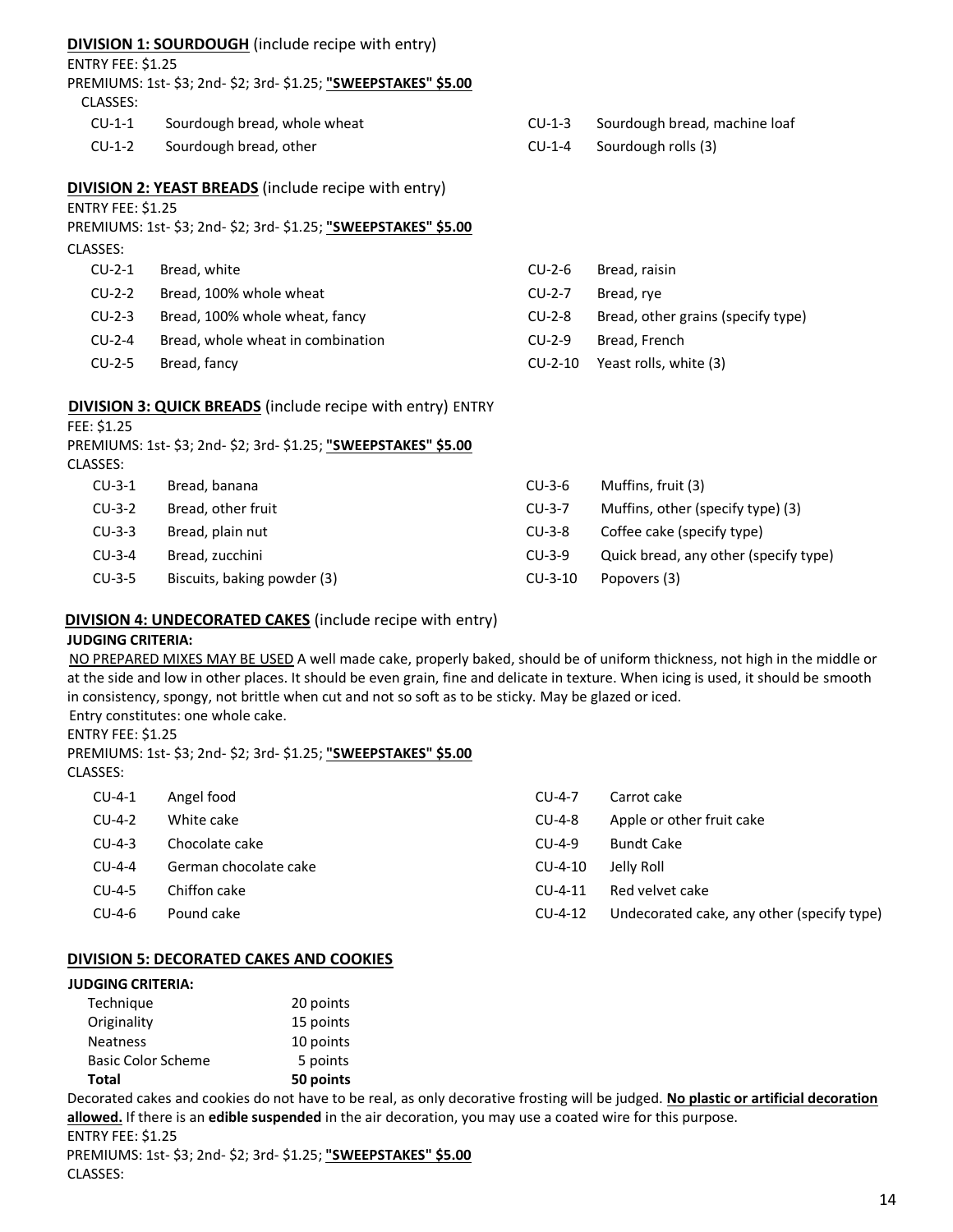- CU-5-1 Decorated cookies (3) (specify type)
- CU-5-2 Decorated cupcakes (3) (specify type)
- CU-5-3 Small World- suitable for children's birthday, baby showers, doll cakes, etc.
- CU-5-4 Adult Cakes- suitable for Mother's Day, Father's Day, parent's birthday, etc.
- CU-5-5 Special Holiday Cakes- Christmas, Easter, Thanksgiving, 4th of July, etc.
- CU-5-6 Special Occasion Cakes- suitable for Graduation, wedding, family reunion, etc.
- CU-5-7 Gingerbread Houses

#### **DIVISION 6: COOKIES** (include recipe with entry; prepared mixes cannot be used)

#### **JUDGING CRITERIA:**

Entry constitutes: **3** cookies. Cookies will be judged on the following:

**Appearance** - Uniform size and shape, well-browned lightness

- **Texture**  Crisp, tender, even grain
- **Flavor**  No taste of baking powder or soda, not too highly seasoned, well-balanced flavor

ENTRY FEE: \$1.25

| PREMIUMS: 1st- \$3; 2nd- \$2; 3rd- \$1.25; "SWEEPSTAKES" \$5.00 |  |  |
|-----------------------------------------------------------------|--|--|
|                                                                 |  |  |

| $CU-6-1$ | Donuts, any            | $CU-6-10$ | Spice drop cookies                          |
|----------|------------------------|-----------|---------------------------------------------|
| $CU-6-2$ | Cupcakes, unfrosted    | $CU-6-11$ | White sugar cookies                         |
| $CU-6-3$ | Chocolate chip cookies | $CU-6-12$ | Coconut macaroons                           |
| $CU-6-4$ | Drop cookies, fruit    | $CU-6-13$ | Cream puffs, unfilled                       |
| $CU-6-5$ | Filled cookies         | $CU-6-14$ | No bake drop cookies                        |
| $CU-6-6$ | Ginger cookies         | $CU-6-15$ | Sour cream cookies                          |
| $CU-6-7$ | Oatmeal cookies        | $CU-6-16$ | Monster cookie                              |
| $CU-6-8$ | Peanut butter cookies  | $CU-6-17$ | Drop cookies, any other (specify type)      |
| $CU-6-9$ | Refrigerator cookies   | $CU-6-18$ | Cookie, any not listed above (specify type) |

#### **DIVISION 7: BARS** (include recipe with entry)

| ENTRY FEE: \$1.25<br>CLASSES: | Entry constitutes: <b>3</b> bars (size $2 \frac{1}{2}$ ' X 3")<br>PREMIUMS: 1st- \$3; 2nd- \$2; 3rd- \$1.25; "SWEEPSTAKES" \$5.00 |           |                  |  |
|-------------------------------|-----------------------------------------------------------------------------------------------------------------------------------|-----------|------------------|--|
| $CU-7-1$                      | <b>Brownies</b>                                                                                                                   | $CLJ-7-4$ | Other baked bars |  |
| CU-7-2                        | <b>Fruit bars</b>                                                                                                                 | $CLJ-7-5$ | No bake bars     |  |
| $CU-7-3$                      | Layer bars                                                                                                                        |           |                  |  |

#### **DIVISION 8: PIES** (include recipe with entry)

# **JUDGING CRITERIA:**

Entry constitutes: one whole pie. **Prepared mixes cannot be used**. No cream or refrigerated fillings. Pies will be judged on the following:

**Appearance** - Even brown color, perforations well distributed and adequate for escape of steam

**Filling** - Adequate in amount, uniform in texture, smooth consistency, fruit well cooked, neither too dry nor too juicy. **Crust** - Tender, flaky and crisp

**Flavor** - In fruit filling, flavor of fruit should be predominating, no distinct flat flavor, free from excessive sweetness, or flavor of uncooked starch.

### ENTRY FEE: \$1.25

PREMIUMS: 1st- \$3; 2nd- \$2; 3rd- \$1.25; **"SWEEPSTAKES" \$5.00**

| CLASSES: |  |  |  |
|----------|--|--|--|
|          |  |  |  |

| CU-8-1 | Tarts (4), no cream     | CU-8-7    | Pecan or any other nut    |
|--------|-------------------------|-----------|---------------------------|
| CU-8-2 | Apple                   | CU-8-8    | Pumpkin                   |
| CU-8-3 | Berry (any kind)        | $CU-8-9$  | Rhubarb                   |
| CU-8-4 | Cherry                  | $CU-8-10$ | Unfilled pastry pie shell |
| CU-8-5 | Peach                   | $CU-8-11$ | Unfilled crumb pie crust  |
| CU-8-6 | Any other pie, no cream |           |                           |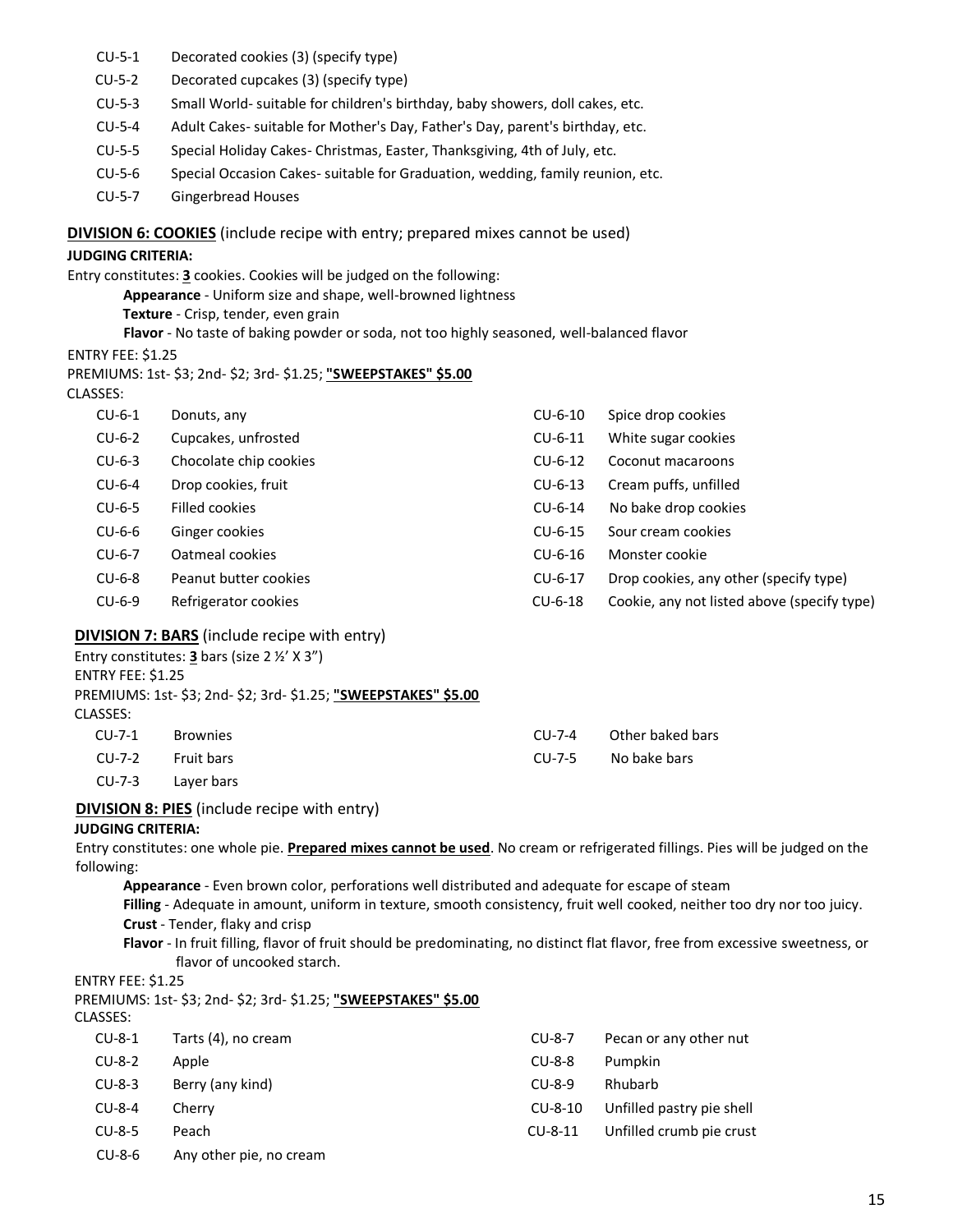# **DIVISION 9: FOODS OF ALL NATIONS** (include recipe and name of country with entry)

ENTRY FEE: \$1.25

PREMIUMS: 1st- \$3; 2nd- \$2; 3rd- \$1.25; **"SWEEPSTAKES" \$5.00** CLASSES:

| $CU-9-1$ | Cakel           | $CU-9-6$  | Other breads                                  |
|----------|-----------------|-----------|-----------------------------------------------|
| $CU-9-2$ | Coffee Cake     | $CU-9-7$  | Special pastry                                |
| $CU-9-3$ | Yeast breads    | $CU-9-8$  | Lefse $(3)$                                   |
| $CU-9-4$ | Cookies (3)     | $CU-9-9$  | Tortillas (3)                                 |
| $CU-9-5$ | Sweet rolls (3) | $CU-9-10$ | Food of all nations, any other (specify type) |

# **SECTION B: OPEN HONEY and CANDY**

**DIVISION 10: HONEY and CANDY** (include recipe with entry)

ENTRY FEE: \$1.25

PREMIUMS: 1st- \$3; 2nd- \$2; 3rd- \$1.25; **"SWEEPSTAKES" \$5.00**

CLASSES:

| $CU-10-1$ | Strained honey, 1 clear glass container  | $CU-10-9$  | Mints $(3)$                        |
|-----------|------------------------------------------|------------|------------------------------------|
| $CU-10-2$ | Comb honey                               | $CU-10-10$ | Nut brittle (3)                    |
| $CU-10-3$ | Almond Roca (3)                          | CU-10-11   | Turtles (3)                        |
| $CU-10-4$ | Caramels (3)                             | $CU-10-12$ | Hand dipped chocolates (3)         |
| $CU-10-5$ | Divinity (3)                             | $CU-10-13$ | Lollipop or hard candy (3)         |
| $CU-10-6$ | Toffee (3)                               | CU-10-14   | Any other candy (specify type) (3) |
| $CU-10-7$ | Fudge, made with sugar and chocolate (3) | CU-10-15   | Any other fudge (specify type) (3) |
| $CU-10-8$ | Fudge, made with marshmallow crème (3)   |            |                                    |

# **SECTION C: SPECIAL DIET FOODS**

**DIVISION 11: SPECIAL DIET FOODS** (include recipe with entry)

ENTRY FEE: \$1.25

PREMIUMS: 1st- \$3; 2nd- \$2; 3rd- \$1.25; **"SWEEPSTAKES" \$5.00** CLASSES

| LLASSES:  |                                |            |                             |
|-----------|--------------------------------|------------|-----------------------------|
| $CU-11-1$ | Breads and rolls (3)           | $CU-11-7$  | Gluten Free (specify type)  |
| $CU-11-2$ | Cakes                          | $CU-11-8$  | Sugar Free (specify type)   |
| $CU-11-3$ | Cookies (3)                    | $CU-11-9$  | Gluten Free yeast bread     |
| $CU-11-4$ | Jam/jelly                      | $CU-11-10$ | Gluten Free yeast rolls (3) |
| $CU-11-5$ | High-energy cookies/snacks (3) | $CU-11-11$ | Gluten Free quick bread     |
| $CU-11-6$ | Any other (specify type)       |            |                             |

# **SECTION D: ADULT WINE and BEER DIVISION 12: HOMEMADE WINES**

#### **REGULATIONS:**

- **1.** Type of wine and year made should be clearly stated on the bottle, **NO LABEL OR PERSONAL INFORMATION**.
- 2. Two bottles constitute an entry. One bottle will be opened and sampled; the other will be used for display.
- 3. All wine entries must be in standard wine or champagne bottles and fitted with a cork.
- 4. Sparkling wine corks wired on or capped.
- 5. Exhibitor may request refrigeration of wine before judging. Let staff know if this is needed.
- 6. Open only to home wine makers, 21years of age or older. No commercial wine makers.
- 7. Each wine entered will be judged on its own merits and by more than one judge.
- 8. Persons entering their wines are responsible for determining the specific gravity and for entering them in the correct class. *Specific gravity* should be entered on the entry form immediately following the descriptions.
- 9. Dry wine is defined as 1.003 and below specific gravity on your hydrometer.
- 10. Wines entered in the wrong class will not be judged
- 11. If necessary, due to space constraints, only prize-winning wines will be displayed.
- 12. Each exhibitor may enter only once in each class.
- 13. Wines will be judged on clarity, color, aroma & bouquet, acid, sugar, body, flavor and balance.
- **14. Labels entered in label competition must be bottle-sized, un-mounted and submitted in a white plain envelop**
- 15. Classes may be divided at the discretion of judge.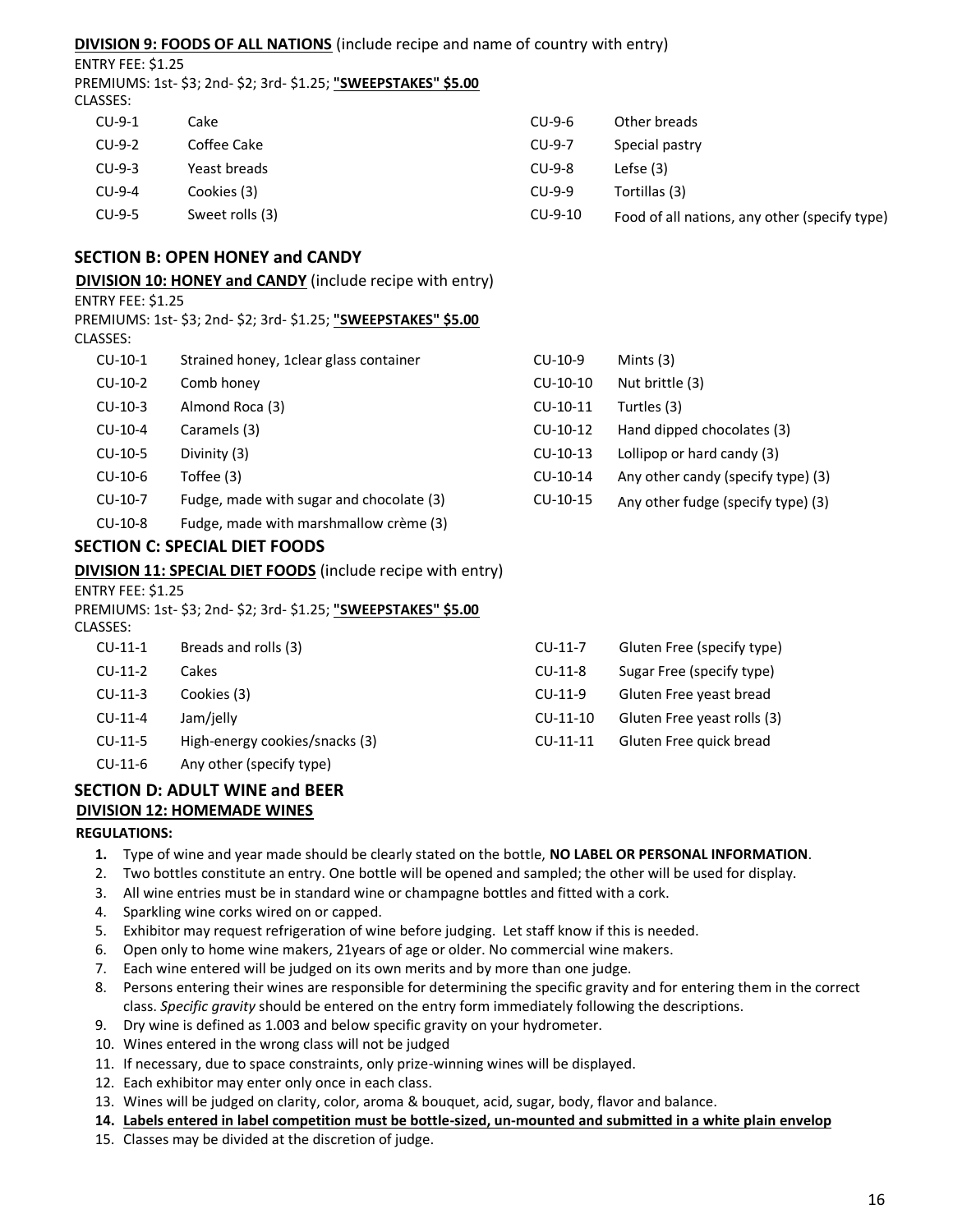### ENTRY FEE: \$1.25 PREMIUMS: 1st- \$3; 2nd- \$2; 3rd- \$1.25; **"SWEEPSTAKES" \$5.00** CLASSES: CU-12-1 Any homemade wine

# **DIVISION 13: HOMEMADE BEERS**

# **REGULATIONS:**

- 1. Type of beer and year made should be clearly stated on the bottle. **NO LABLE OR PERSONAL INFORMATION**.
- 2. Two bottles constitute an entry. One bottle will be opened and sampled, the other will be used for display.
- 3. All beer entries must be in 12-22 oz. amber beer bottles.
- 4. Beers will be refrigerated until judging, (unless stated otherwise).
- 5. Open to only home brewers, 21 years of age or older. No commercial brewers.
- 6. Each beer entered will be judged on its own merit and by more than one judge.
- 7. Persons entering their beer are responsible for entering it in the correct class. Beers entered in the wrong class will not be judged.
- 8. If necessary, due to space constraints, only prize-winning beers will be displayed.
- 9. Each exhibitor may enter only once in each class.
- 10. Beers will be judged on aroma, appearance, in-mouth flavor, in-mouth body, drinkability and overall impression.
- **11. Labels entered in label competition must be bottle-sized, un-mounted and submitted in a plain white envelope.**
- 12. Classes may be divided at the discretion of judge.

ENTRY FEE: \$1.25

PREMIUMS: 1st- \$3; 2nd- \$2; 3rd- \$1.25; **"SWEEPSTAKES" \$5.00**

CLASSES:

CU-13-1 Any homemade beer

# **SECTION E: OPEN CANNING & PRESERVING**

# **REGULATIONS:**

- 1. All entries must have been preserved within the last year (12 months). If fresh produce is used, the exhibit should have been preserved within the last growing season; in no case should this exceed one year.
- 2. **Entries must include recipe.**
- 3. Unsealed exhibits or products showing signs of spoilage will not be judged.
- 4. If the food is canned, the label must state whether the food was hot or raw packed, boiling water or pressure canned.
- 5. An exhibit may not have been previously entered in the same event.
- 6. Judges are instructed not to award a premium or placing unless the exhibits are worthy.
- 7. Youth exhibits are judged separately from adults.
- 8. **The decisions of the judges are final.**
- 9. Foods that are opened during judging will be labeled by the judges and **should not be eaten when the fair or event is over**. Any foods that are considered hazardous to consume will be disposed of by the judges or fair attendants. This includes the jar or packaging that contains the food).

# **Additional Considerations for Canned Foods**

- 1. The MSU Extension Service- Cascade County is a good source to make sure you have the most up-to-date USDA canning and food preservation information.
- 2. Canned products must be canned in clear, standard (half-pint, pint and quart) jars in good condition with new, two-piece canning lids (flat lid and band).
- 3. Jams, jellies, marmalades and preserves sealed with paraffin will not be judged. These products must be heat sealed (canned).
- 4. Fancy padded lids, fabric overwraps or cozies interfere with the judging process and should not be used.

# **Additional Considerations for Dried Foods**

- 1. Dried foods may be handled by judges to determine stage of doneness.
- 2. Dried foods should be displayed in appropriate storage containers (glass jars with rust-free lids, heavy-weight plastic food-quality bags, vacuum-sealed plastic food bags, etc.)

# **Judging Home Canned Foods**

Basics of Acceptable Entries, Processing Method and Recipe

- 1. The first thing to consider is the processing method and choice of foods. The label should have a **time and temperature**  (boiling water or pressure process) combination that is recommended for that food in the latest edition of the USDA Complete Guide to Home Canning.
- 2. Low acid foods must be pressure canned. These foods include meats, poultry, seafood, vegetables and some combination foods such as soup mixes, spaghetti sauce with meat and salsas.
- 3. Acid and appropriately acidified foods (expected pH less than 4.6) such as pickles may be processed in a boiling water canner. However, many fruits also have published pressure canning alternative processes.
- 4. Jams, jellies and fruit preserves should be processed in a boiling water canner.
- *5. Open kettle canning (putting hot food in jar, putting the lid on it and giving no further processing) is not acceptable for any canned product. All entries must meet the National Center for Home Food Preservation Judging Criteria or will be*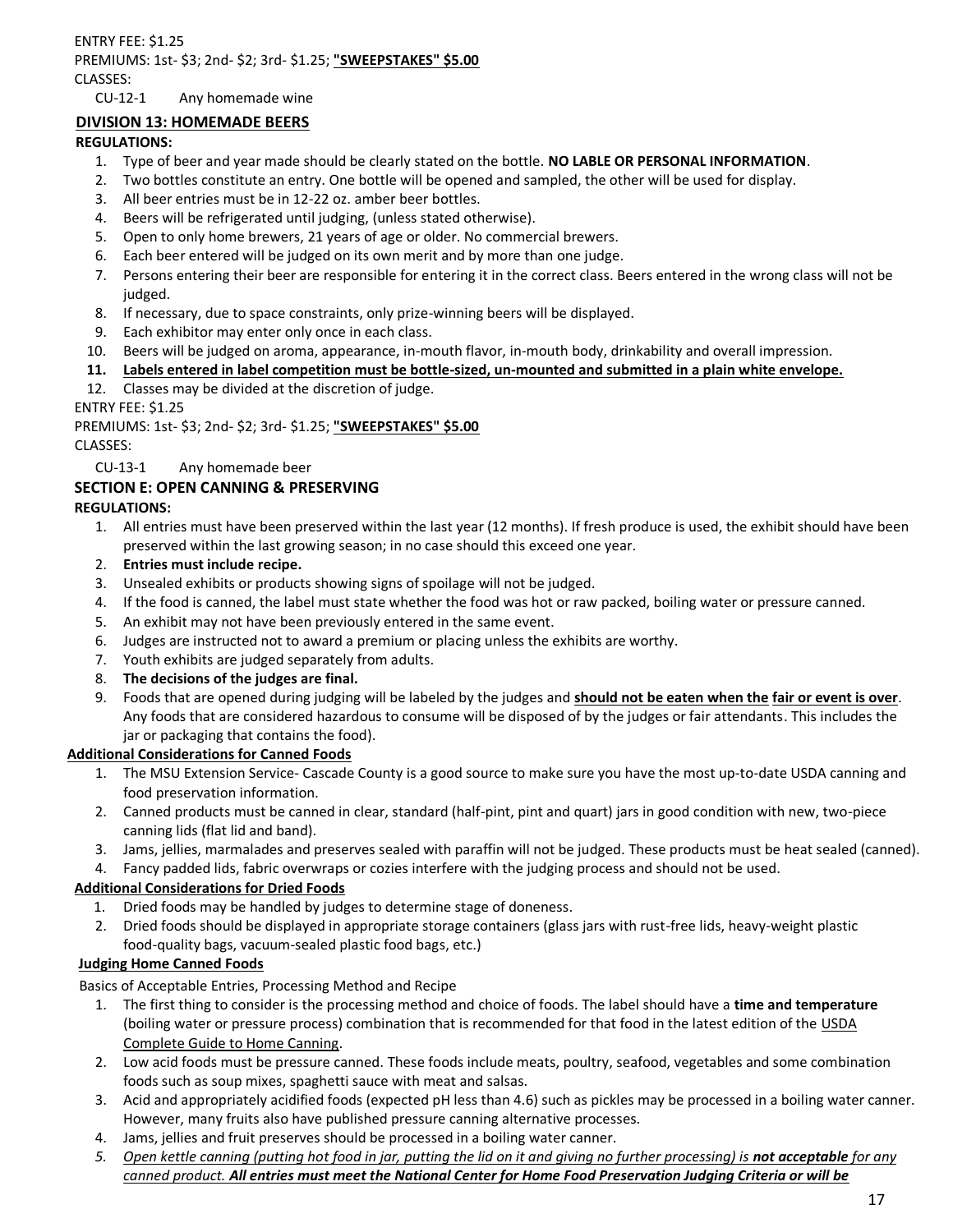# *disqualified by judges.*

7. Soup mixes or other foods with thickeners (like flour or starch), cream or milk, pasta/noodles or rice are not permitted.

# **Containers**

- 1. Clear, clean standard (usually half-pint, pint or quart) home canning jars in good condition with two-piece metal canning lids (flat lid and band) must be used. Regular or wide-mouth styles may be used. The jar size should match available processing recommendations. For example, USDA does not have processes for some foods in quart jars such as fish, mushrooms, cream style corn and marinated peppers.
- 2. There are 12-ounce canning jars with the recommended two-piece metal canning lids (flat lid and band) available. Their popularity is increasing for use with jams, jellies and fruit butters as well as some other preserves. If there is not a USDA recommended process time specifically for the 12-ounce jar, the pint jar canning process is to be used under current USDA recommendations. The process time for pints cannot be reduced for the smaller size jar size however. If the USDA canning recommendations only provide a process for a half-pint jar size, then the 12-ounce jar would be disqualified for lack of a recommended USDA process time.
- 3. Commercial jars such as the ones used for mayonnaise, peanut butter, coffee, tomato sauces, pickles, and jelly will not be allowed. These jars cannot be recommended for home canning. Irregular shapes and volumes of jars can cause inadequate heat penetration during processing and an unsafe product may result. In addition, many of these jars are more likely to break during processing and are less likely to seal properly. \*Any product processed in an unacceptable container will be disqualified.
- 4. Today's home canning lid of choice is the two-piece lid consisting of a flat medal lid held in place by a metal band. The flat lids must be brand new each time a jar is filled. It should show no signs of rusting or of food or liquid dried to the outside. Bands should be clean and free of rust. They should not be bent or misshapen.
- 5. The old brand Mason jars cannot be used, due to age. They are unsafe and do not hold a seal.

# **Pack**

Headspace is the empty space between the food in the jar and its lid. It is important to maintain proper headspace because it can affect safety as well as quality of food. Recommended headspace allowances are as follows:

- a. ¼ inch for jams and jellies
- b. ¼ inch for apple juice, grape juice, and fruit puree
- c.  $\frac{1}{2}$  inch for other fruit products, pickles, and tomatoes processed in a water bath canner
- d. 1 inch for USDA fruit pie fillings with clear jellies
- e. ½ inch for green tomato pie filling
- f. 1 inch for vegetables, meat, or other products processed in a pressure canner (1 to 1  $\frac{1}{2}$  inches for quart jars of fresh lima beans; see individual directions)
- g. 1 ¾ inches for poultry

The manner in which the food is packed in the jar is important. The most important consideration in judging the pack of canned food is its safety. Food must be packed into the jar in a way that allows heat to easily penetrate throughout the jar's contents.

# **Appearance of Contents**

- 1. The canned food should be in piece sizes and shapes that are appropriate to product (recommended in processing directions). The pieces should be uniform in size. Consistency of piece sizes in pickles, relishes, mixed vegetables and fruit preserves is considered a quality characteristic to be determined by the judge. Fancy cut foods (stars, hearts, etc.) will be disqualified due to different processing times of foods.
- 2. If processing recommendations call for peeled fruit or vegetables, food with peels and skins will be disqualified. Peels and skins can carry high numbers of microorganisms. Including them in recipes where this practice is not recommended can lead to survival of potentially harmful microorganisms.
- 3. The texture of the product should appear tender but not mushy. The product should hold its shape and show no signs of overcooking. Edges of food pieces can be examined carefully to detect signs of mushiness or excessive softness.
- 4. Any liquid in the canned product (sugar syrup covering fruit pieces, brines in pickles, meat juices, etc.) should be reasonably clear and free of cloudiness or sediment.
- 5. The color of the canned product should be that of a well-cooked product. Foods that look raw or just cut most likely have not been under processed. The color should be uniform and show no signs of over or under processing. Darkening of food pieces is an undesirable quality and can result from too much air being trapped in headspace, use of raw packs, excessively tight bands during canning, or poor quality raw food.

# **Attractiveness**

An exhibitor in a competitive event can, and should, expect the judges to use subjective decisions about the attractiveness of the display, especially if competition is close.

- 1. The cleanliness of the containers and lids will influence subjective decisions. Neatness and cleanliness of labels will also play a role in overall impression of the entry.
- 2. Exhibitors should give consideration to the following as contributions to attractiveness of the entry:
	- a. Naturalness and brightness of color
	- b. Good proportions of solids to liquids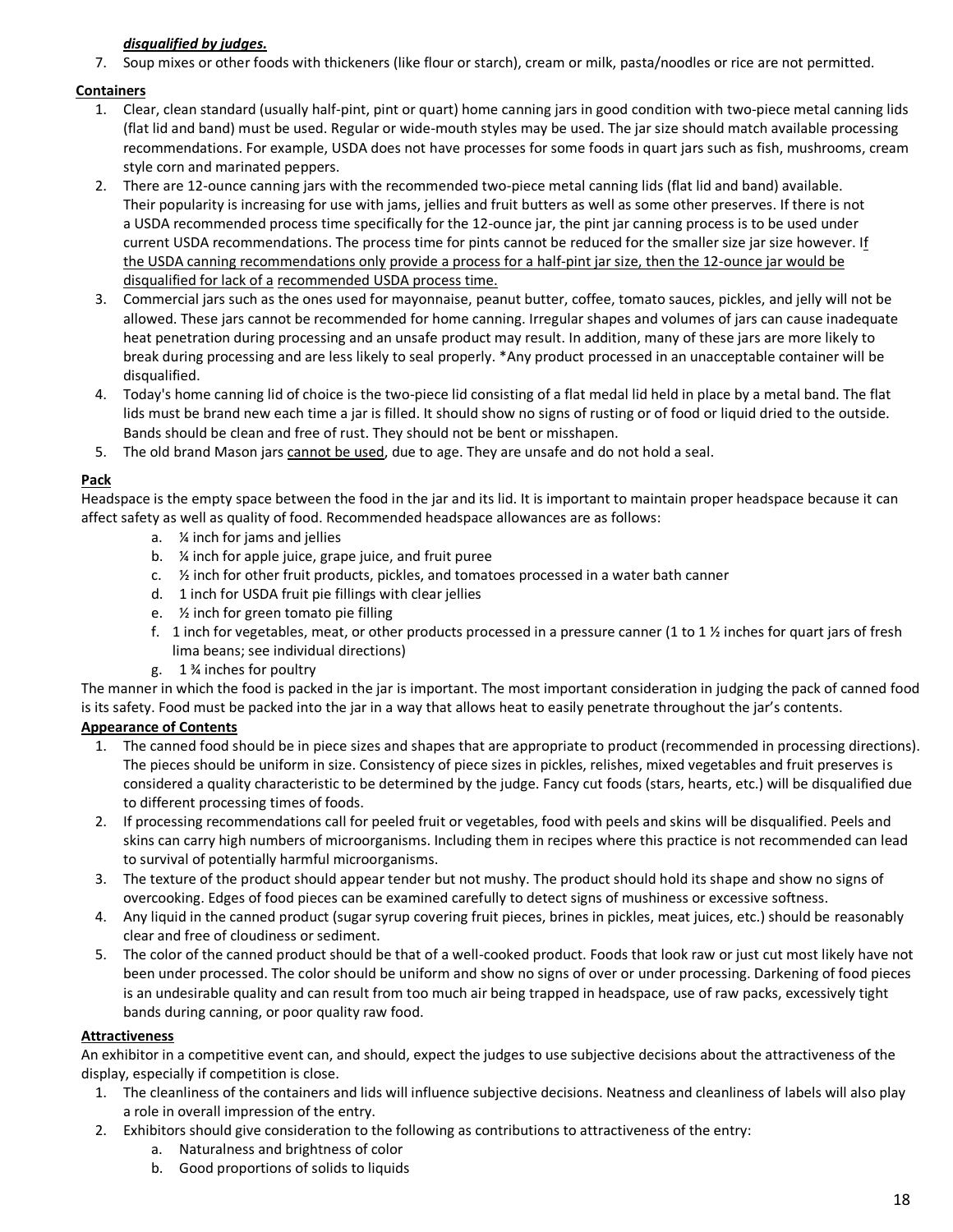- c. Absence of excessive air, no darkening of food at the top of the jar, headspace
- d. Shininess of the lid and band
- 3. If Fair rules call for more than one jar of the product to be submitted, both jars should be of the same type and size of container. The contents in multiple jars should be consistent or similar in appearance.
- 4. Labels on preserved foods should be clean, neat and easy to read, and contain all information required by the event's guidelines.

# **USDA Preserved Foods Guidelines**

- 1. Current USDA guidelines must be followed for all food preservation entries.
- 2. All canned, pickled, and soft spread entries **MUST** be labeled with the following information:
	- a. Contents
	- b. Date processed
	- c. Processing method (pressure or water bath)
	- d. Processing time
	- e. Pounds pressure used and
	- f. Type of pack (if relevant) or they will be disqualified. Do not cover brand of jar or lid with label.
- 3. Please specify type for all entries where the class name is not specific.
- 4. All dried foods must be displayed in small, clear glass jars with screw-on lids or clear, heavy-duty sealed
	- a. Plastic bags.
	- b. All canned entries shall consist of sealed, standard canning jars. Must be clean and have clean ring. All canning lids and jars must be the same brand (Ball with Ball, Kerr with Kerr, etc.). New lids and rings must be used.
- 5. All exhibits must have been made from natural, basic materials by the exhibitor within the last year.
- 6. All low-acid foods should be processed in a pressure canner.
- 7. Canned fruits, vegetables, and meats will not be opened by judges. Other preserved food entries will be opened.
- 8. Exhibitors must be ages 10 and older.
- 9. See Canning/Preserving Guidelines at end of class descriptions.

# **DIVISIONS**

| 14 | <b>DRIED FOODS</b>         | 19 | <b>JAMS</b>                        |
|----|----------------------------|----|------------------------------------|
| 15 | <b>CANNED FRUIT</b>        | 20 | <b>BUTTER</b>                      |
| 16 | <b>CANNED VEGETABLES</b>   | 21 | <b>PRESERVES (CHUNKS OF FRUIT)</b> |
| 17 | <b>CANNED MEAT</b>         | 22 | <b>CONSERVES</b>                   |
| 18 | <b>JELLY AND MARMALADE</b> | 23 | <b>PICKLES AND RELISHES</b>        |
|    |                            |    |                                    |

# **DIVISION 14: DRIED FOODS**

- ENTRY FEE: \$1.25 PREMIUMS: 1st- \$3; 2nd- \$2; 3rd- \$1.25; **"SWEEPSTAKES" \$5.00** CLASSES:
	- CU-14-1 Individual dried fruit (specify type)
	- CU-14-2 Group of three dried fruits, not to include dried fruit entered in class 184(specify type)
	- CU-14-3 Individual dried vegetable (specify type)
	- CU-14-4 Dried onions
	- CU-14-5 Dried peppers
	- CU-14-6 Group of dried vegetables (3), not to include those listed in other classes (specify type)
	- CU-14-7 Individual dried herb (specify type
	- CU-14-8 Group of dried herbs (3), not to include herb entered in class 190 (specify type)
	- CU-14-9 Meat (specify type)
	- CU-14-10 Fruit leather (specify type)
	- CU-14-11 Noodles, pasta (please identify type)
	- CU-14-12 Trail snacks (specify type)

# **DIVISION 15: CANNED FRUIT**

# **JUDGING CRITERIA:**

Canned vegetables will be judged on the following: **Selection** - Uniform size, shape and ripeness **Color** - Natural color of vegetable **Pack** - Economical and uniform **Condition of solids** - Firm, tender **Condition of liquids** - Clear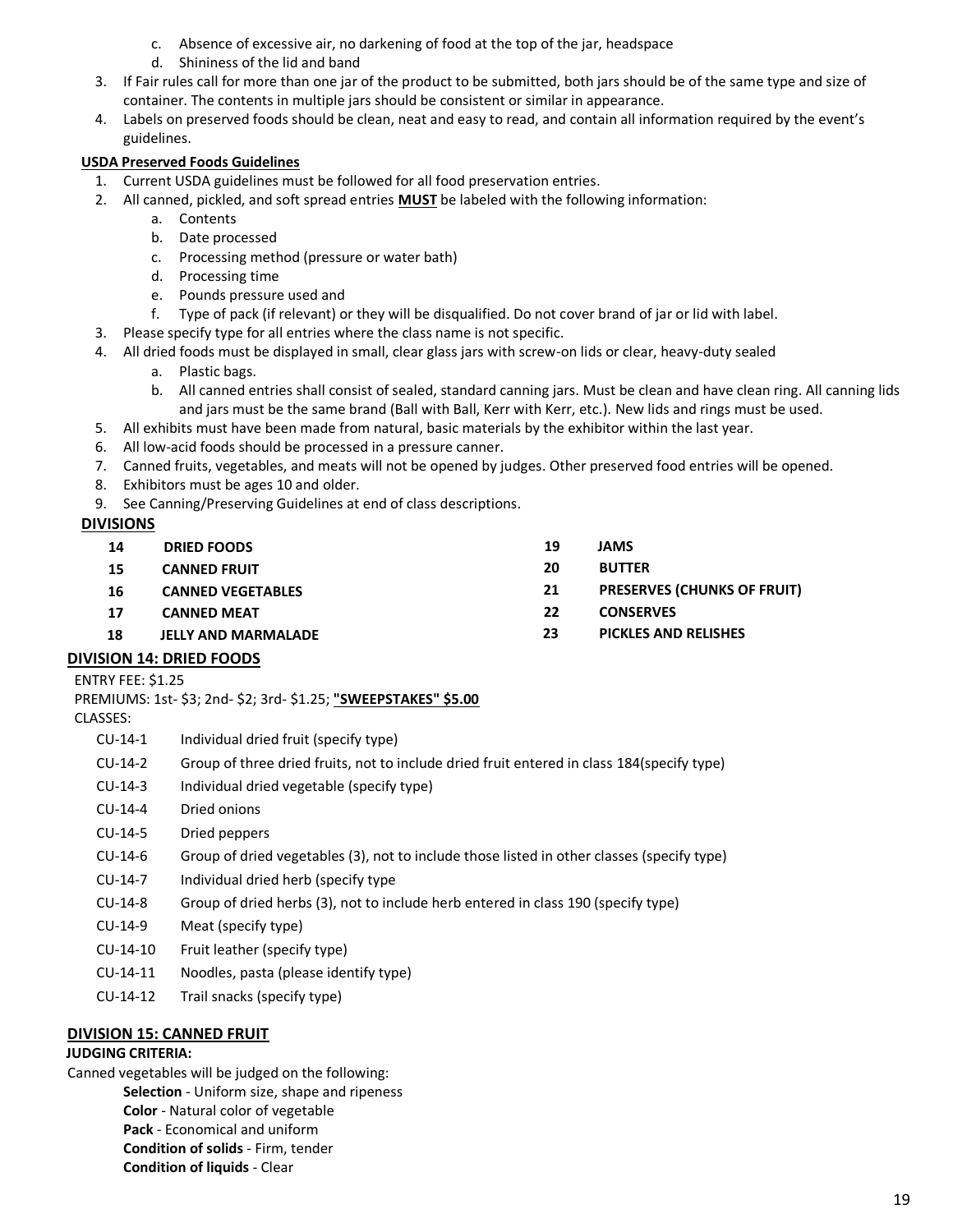Entry constitutes: 1 jar Include recipe on 3x5 card. ENTRY FEE: \$1.25 PREMIUMS: 1st- \$3; 2nd- \$2; 3rd- \$1.25; **"SWEEPSTAKES" \$5.00** CLASSES:

| $CU-15-1$  | Applesauce                       | $CU-15-7$ | Pears                            |
|------------|----------------------------------|-----------|----------------------------------|
| $CU-15-2$  | Other fruit sauce (specify type) | $CU-15-8$ | Pineapple                        |
| $CU-15-3$  | Apricots                         | $CU-15-9$ | Mixed fruit                      |
| $CU-15-4$  | <b>Blueberries</b>               | CU-15-10  | Any other fruit (specify type)   |
| $CU-15-5$  | Cherries                         | CU-15-11  | Fruit pie filling (specify type) |
| $CLJ-15-6$ | Peaches                          |           |                                  |

#### **DIVISION 16: CANNED VEGETABLES**

#### **JUDGING CRITERIA:**

Canned vegetables will be judged on the following: **Selection** - Uniform size, shape and ripeness **Color** - Natural color of vegetable **Pack** - Economical and uniform **Condition of solids** - Firm, tender **Condition of liquids** - Clear Entry constitutes: 1 jar Include recipe on 3x5 card. ENTRY FEE: \$1.25 PREMIUMS: 1st- \$3; 2nd- \$2; 3rd- \$1.25; **"SWEEPSTAKES" \$5.00** CLASSES: CU-16-1 Asparagus CU-16-2 Beets CU-16-3 Beans, green, wax or snap CU-16-4 Brussel sprouts CU-16-5 Mixed vegetables for soup CU-16-6 Sauerkraut CU-16-7 Tomatoes, stewed (celery, onion, and green pepper) CU-16-8 Tomatoes, quartered

- CU-16-9 Vegetable juice (specify type)
- CU-16-10 Other vegetables (specify type)
- CU-16-11 Specialty sauces-please include recipe to facilitate judging

#### **DIVISION 17: CANNED MEAT**

# **JUDGING CRITERIA:**

Canned meat will be judged on the following: **Appearance** - Pieces of uniform size, with a little but not too much fat **Pack**-Solid - economical and attractive **Condition of solids** - Firm and tender Entry constitutes: 1 jar Include recipe on 3x5 card. ENTRY FEE: \$1.25 PREMIUMS: 1st- \$3; 2nd- \$2; 3rd- \$1.25; **"SWEEPSTAKES" \$5.00** CLASSES: CU-17-1 Beef CU-17-2 Poultry (includes chicken, turkey, etc.) CU-17-3 Pork CU-17-4 Wild game CU-17-5 Chili CU-17-6 Fish CU-17-7 Meat stock

# **DIVISION 18: JELLY AND MARMALADE**

**JUDGING CRITERIA:**

*Paraffin seals are not recommended by USDA and will not be judged*. Jelly will be judged on the following: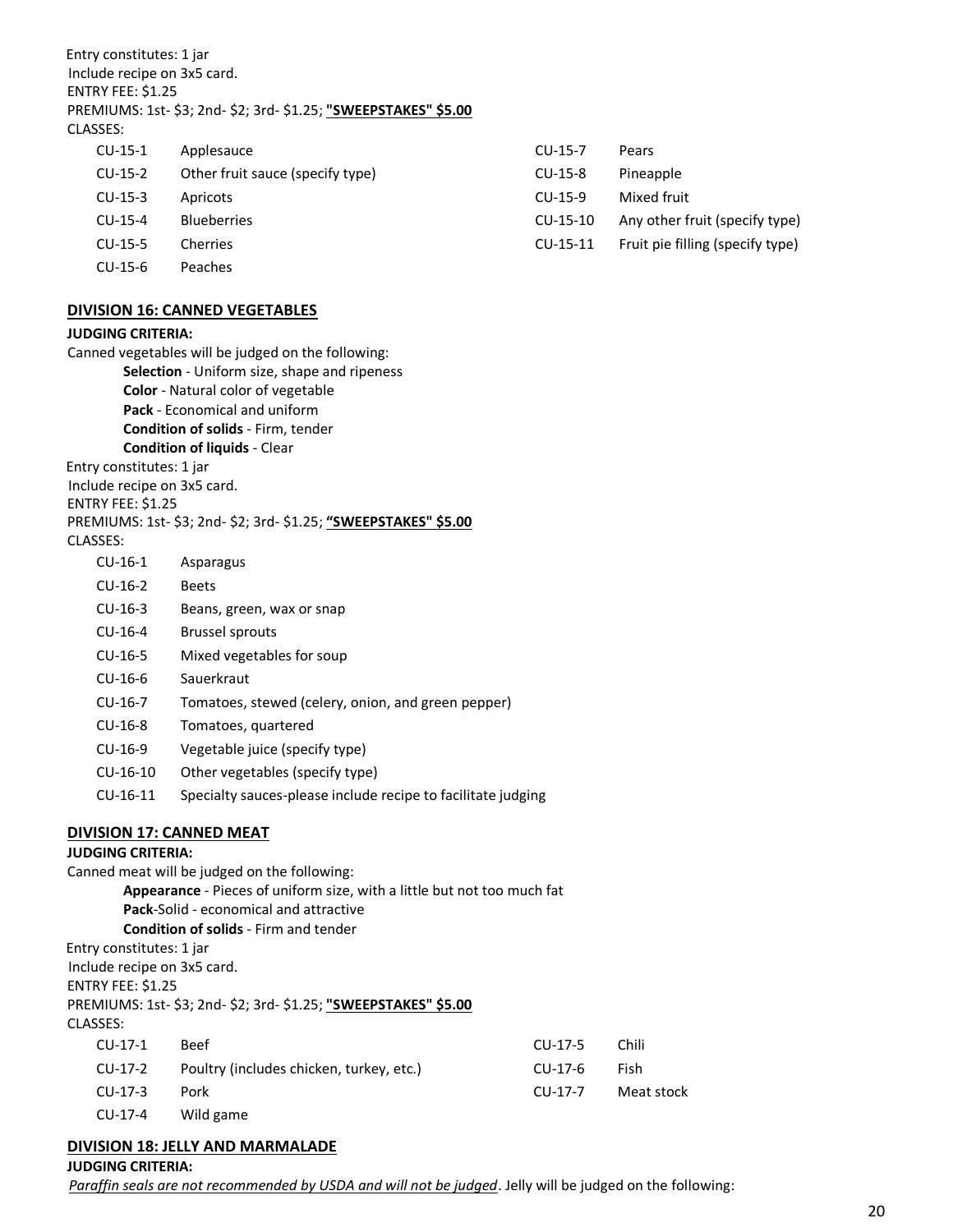**Jelly:**

**Color and Clearness-** Color determined by kind of fruit, should be clear, not cloudy **Consistency-** Should retain shape when removed from glass, should quiver, tender **Texture-** Smooth and free from graininess, determined by feel in mouth. **Flavor-** Pronounced and corresponding to natural fruit flavor. **Marmalades: Color and Clearness-** Color should be bright and good for that type of fruit. **Consistency-** Small pieces of fruit should be suspended in the transparent jelly

**Flavor-** Pronounced and corresponding to natural fruit flavor.

Entry constitutes: 1 jar

Include recipe on 3x5 card.

ENTRY FEE: \$1.25

PREMIUMS: 1st- \$3; 2nd- \$2; 3rd- \$1.25; **"SWEEPSTAKES" \$5.00**

### CLASSES:

| $CU-18-1$ | Apple jelly                            | CU-18-11 | Strawberry jelly                           |
|-----------|----------------------------------------|----------|--------------------------------------------|
| $CU-18-2$ | Blueberry jelly                        | CU-18-12 | Fruit in combination jelly                 |
| $CU-18-3$ | Cherry jelly                           | CU-18-13 | Wild fruit jelly                           |
| CU-18-4   | Chokecherry jelly                      | CU-18-14 | Syrup, any kind (specify type)             |
| $CU-18-5$ | Currant jelly                          | CU-18-15 | Any other jelly, not listed (specify type) |
| $CU-18-6$ | Grape jelly                            | CU-18-16 | Orange marmalade                           |
| CU-18-7   | Mint jelly                             | CU-18-17 | Any other fruit marmalade (specify type)   |
| CU-18-8   | Other berry jelly (specify type)       | CU-18-18 | Any other marmalade (specify type)         |
| CU-18-9   | Vegetable jelly (tomato, pepper, etc.) | CU-18-19 | Ice cream topping, any fruit (specify      |
| -------   |                                        |          |                                            |

CU-18-10 Plum jelly

# **DIVISION 19: JAMS**

#### **JUDGING CRITERIA:**

Jam will be judged on the following:

**Color and Clarity** – Soft mass of fruit and syrup is a good bright color **Consistency** – Thick and of good consistency

Entry constitutes: 1 jar

Include recipe on 3 x 5 card.

ENTRY FEE: \$1.25

|  |  |  |  | PREMIUMS: 1 <sup>st</sup> - \$3; 2 <sup>nd</sup> - \$2; 3 <sup>rd</sup> - \$1.25; <u>"SWEEPSTAKES" \$5.00</u> |  |
|--|--|--|--|---------------------------------------------------------------------------------------------------------------|--|
|--|--|--|--|---------------------------------------------------------------------------------------------------------------|--|

# CLASSES:

| $CU-19-1$ | Apricot                             | $CU-19-9$  | Plum                     |
|-----------|-------------------------------------|------------|--------------------------|
| $CU-19-2$ | Blackberry                          | $CU-19-10$ | Raspberry                |
| $CU-19-3$ | Blueberry                           | CU-19-11   | Strawberry               |
| $CU-19-4$ | Cherry                              | CU-19-12   | Wild berry               |
| $CU-19-5$ | Grape                               | CU-19-13   | Freezer jams             |
| $CU-19-6$ | Huckleberry                         | CU-19-14   | Fruit in combination     |
| CU-19-7   | Peach                               | CU-19-15   | Any other (specify type) |
| $CU-19-8$ | Pineapple or pineapple combinations |            |                          |

# **DIVISION 20: BUTTER**

# **JUDGING CRITERIA:**

Butter will be judged on the following: **Consistency** – Gelled, smooth, not too thick **Color** – Good Entry constitutes: 1 jar Include recipe on 3 x 5 card. ENTRY FEE: \$1.25 PREMIUMS: 1st- \$3; 2nd- \$2; 3rd- \$1.25; **"SWEEPSTAKES" \$5.00** CLASSES: CU-20-1 Apple CU-20-2 Peach

| $CU-20-3$ | Pear                            |
|-----------|---------------------------------|
| $CU-20-4$ | Any other butter (specify type) |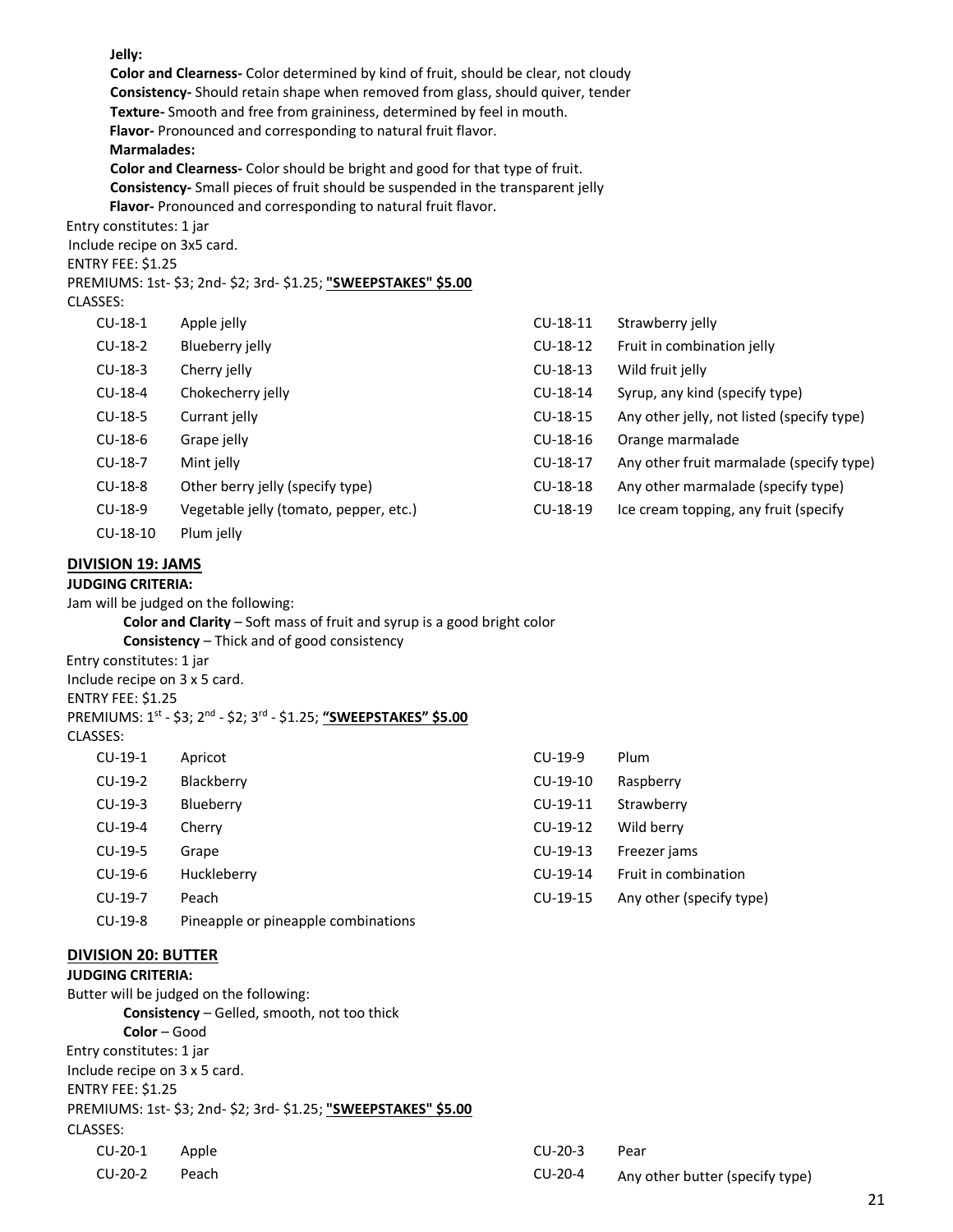# **DIVISON 21: PRESERVES (CHUNKS OF FRUIT)**

#### ENTRY FEE: \$1.25

PREMIUMS: 1st- \$3; 2nd- \$2; 3rd- \$1.25; **"SWEEPSTAKES" \$5.00** CLASSES: CU-21-1 Peach

| CU-21-3   | Strawberry                        |
|-----------|-----------------------------------|
| $CU-21-4$ | Any other preserve (specify type) |

### **DIVISON 22: CONSERVES**

CU-21-2 Plum

Should be two or more fruits combined, being cooked with sugar until it is thick. A true conserve contains nuts and raisins, but they may be added to or omitted from any recipe.

Include recipe on 3x5 card.

ENTRY FEE: \$1.25

PREMIUMS: 1st- \$3; 2nd- \$2; 3rd- \$1.25; **"SWEEPSTAKES" \$5.00**

| $CU-22-1$ Grape |       | CU-22-4 Rhubarb    |                                           |  |
|-----------------|-------|--------------------|-------------------------------------------|--|
| CU-22-2         | Peach | CU-22-5 Strawberry |                                           |  |
| CU-22-3         | Plum  |                    | CU-22-6 Any other conserve (specify type) |  |

# **DIVISON 23: PICKLES AND RELISHES**

*Boiling hot water bath required.* Include recipe on 3x5 card. ENTRY FEE: \$1.25 PREMIUMS: 1st- \$3; 2nd- \$2; 3rd- \$1.25; **"SWEEPSTAKES" \$5.00** CLASSES:

| $CU-23-1$  | <b>Flavored Vinegar</b>          | CU-23-12   | Fruit pickles                          |
|------------|----------------------------------|------------|----------------------------------------|
| $CU-23-2$  | Cucumber, dill                   | $CU-23-13$ | Beet relish                            |
| $CU-23-3$  | Cucumber, relish                 | CU-23-14   | Corn relish                            |
| $CU-23-4$  | Cucumber, sweet                  | CU-23-15   | Green tomato relish                    |
| $CU-23-5$  | Dilly beans                      | $CU-23-16$ | Zucchini relish                        |
| $CU-23-6$  | Beet pickles                     | CU-23-17   | Green tomato mincemeat                 |
| CU-23-7    | Bread and butter pickles         | $CU-23-18$ | Pickled peppers                        |
| $CU-23-8$  | Green tomato pickles             | $CU-23-19$ | Zucchini pickles                       |
| $CU-23-9$  | Mixed pickles or mustard pickles | CU-23-20   | Salsa (please include recipe)          |
| $CU-23-10$ | Onion pickles                    | $CU-23-21$ | Other pickles or relish (specify type) |
| $CU-23-11$ | Garlic pickles                   |            |                                        |

# **SECTION F: JUNIOR AGES 12 and UNDER DIVISION 24: JUNIOR AGES 12 and UNDER**

#### **REGULATIONS:**

- 1. Entries limited to ages 12-under **PLEASE PUT AGE ON CULINARY ENTRY FORM**.
- *2. NOTE: For safety reasons, Jams & Jellies and Preserving is limited to ages 8 to 12.*
- 3. Items entered to be the sole work of the exhibitor, unless otherwise stated in these sections.
- 4. Refer to **REGULATIONS** and **JUDGING CRITERIA** in the **BAKED FOODS** section for similar entries.
- 5. Include recipe with all entries **on a 3x5 card**.
- 6. Decorated cakes, cupcakes and cookies are not real or edible. Judging will be on frosting decoration designs. **No plastic or artificial decoration allowed.** If there is an **edible suspended** in the air decoration you may use a coated wire for this purpose.
- 7. **No pre-packaged mixes** of any kind are to be used in these division classes. **MADE FROM SCRATCH ONLY.**
- 8. There is **no entry fee** for this division and classes.
- 9. Junior age exhibitors may choose to enter in Open Class, but they may not enter in both Junior and Open Class. The exception is when there is no class listed for the entry. Entry fees of \$1.25 per entry apply when entering in Open Class.

10. Indicate when entering if you will pick up a portion of your baked entry on Thursday, July 28, 12 – 4pm.

# **DIVISION 24: COOKIES AND BARS (2 1/2"x3")**

PREMIUMS: 1st- \$3; 2nd- \$2; 3rd- \$1; **"SWEEPSTAKES" \$5.00**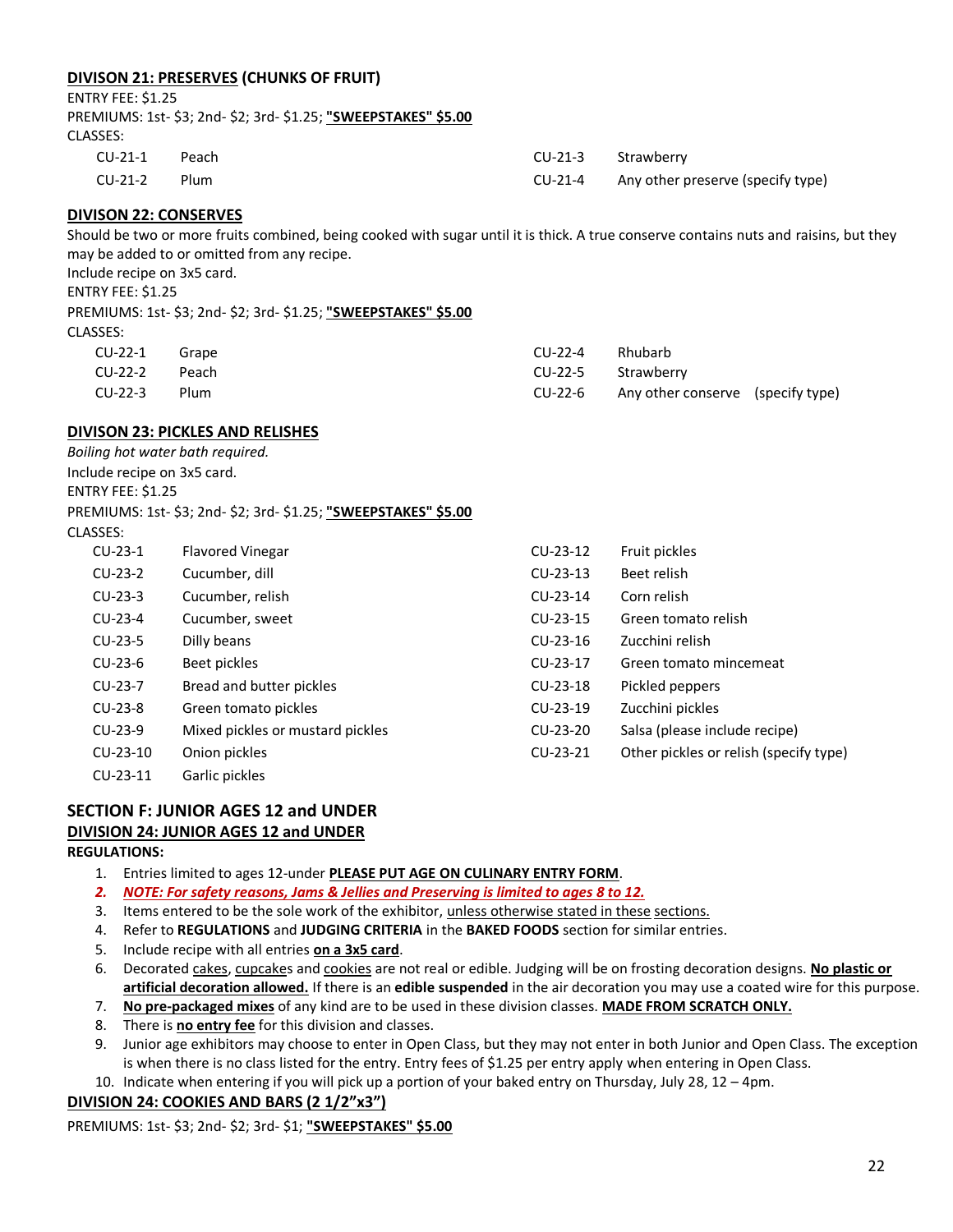#### CLASSES:

CLASSES:

| $CU-24-1$ | Sugar cookies, gty 4                  | CU-24-5   | Snicker doodles, aty 4                     |
|-----------|---------------------------------------|-----------|--------------------------------------------|
| $CU-24-2$ | No bake cookies, qty 4 (specify type) | CU-24-6   | Other cookies, qty 4 (specify type)        |
| $CU-24-3$ | Chocolate chip cookies, gty 4         | $CU-24-7$ | Brownies, gty 4 (specify type)             |
| $CU-24-4$ | Peanut butter cookies, gty 4          | CU-24-8   | Any other bar cookie, gty 4 (specify type) |

### **DIVISION 24: BREADS**

PREMIUMS: 1st- \$3; 2nd- \$2; 3rd- \$1; **"SWEEPSTAKES" \$5.00**

| $CU-24-12$  | Muffins, qty 4 (specify type)  | $CU-24-16$  | 100% whole wheat bread            |
|-------------|--------------------------------|-------------|-----------------------------------|
| $CU-24-13$  | Biscuits, qty 4 (specify type) | CU-24-17    | Yeast bread-specify type          |
| $CLJ-24-14$ | Cornbread                      | CU-24-18    | Yeast rolls, qty 4 (specify type) |
| $CU-24-15$  | Quick bread (specify type)     | $CLJ-24-19$ | Cinnamon rolls                    |
|             |                                |             |                                   |

### **DIVISION 24: DECORATED COOKIES & CAKES: See Division 5 for guidelines**

PREMIUMS: 1st- \$3; 2nd- \$2; 3rd- \$1; **"SWEEPSTAKES" \$5.00** CLASSES:

- CU-24-25 Decorated cookies, qty 4 (specify type)
- CU-24-26 Decorated cupcakes, qty 4 (specify type)
- CU-24-27 Decorated cake, (specify type)

#### **DIVISION 24: CAKE, CANDY, PIES, SYRUP, HONEY & HONEY COMB**

PREMIUMS: 1st- \$3; 2nd- \$2; 3rd- \$1; **"SWEEPSTAKES" \$5.00** CLASSES:

| CU-24-35 | Cupcakes, unfrosted, gty 4 (specify type) | CU-24-39 | Syrup (specify type)          |
|----------|-------------------------------------------|----------|-------------------------------|
| CU-24-36 | Cakes (specify type)                      | CU-24-40 | Combed Honey (specify type)   |
| CU-24-37 | Candy, qty 4 (specify type)               | CU-24-41 | Strained Honey (specify type) |
| CU-24-38 | Pie, no cream (specify type)              |          |                               |

#### **DIVISION 24: JAMS & JELLIES**

#### **REGULATIONS:**

- 1. Entrant must pack or fill jars on own.
- 2. Filling Jar with hot product (adult may assist)
- 3. Removing lids from hot water before banding. (adult may assist)
- 4. Entrant to secure band as tight as they can. (One final twist to tighten by adult)
- 5. Include recipe with entry on 3x5 card.

PREMIUMS: 1st- \$3; 2nd- \$2; 3rd- \$1; **"SWEEPSTAKES" \$5.00**

CLASSES:

| CU-24-45 | Jelly (specify type)          | CU-24-47 | Freezer jams, ages 8-9 (specify type)   |
|----------|-------------------------------|----------|-----------------------------------------|
|          | $CU-24-46$ Jam (specify type) | CU-24-48 | Freezer jams, ages 10-12 (specify type) |

#### **DIVISION 24: PRESERVING**

PREMIUMS: 1st- \$3; 2nd- \$2; 3rd- \$1; **"SWEEPSTAKES" \$5.00** CLASSES:

- CU-24-55 Pickles (specify type)
- CU-24-56 Relish (specify type)
- CU-24-57 Canned fruit (specify type)
- CU-24-58 Canned vegetables (specify type)

# **SECTION G: YOUTH AGES 13 -18 DIVISION 25: YOUTH AGES 13-18**

#### **REGULATIONS:**

1. Entries limited to ages 13 - 18. **PLEASE PUT AGE ON CULINARY ENTRY FORM**.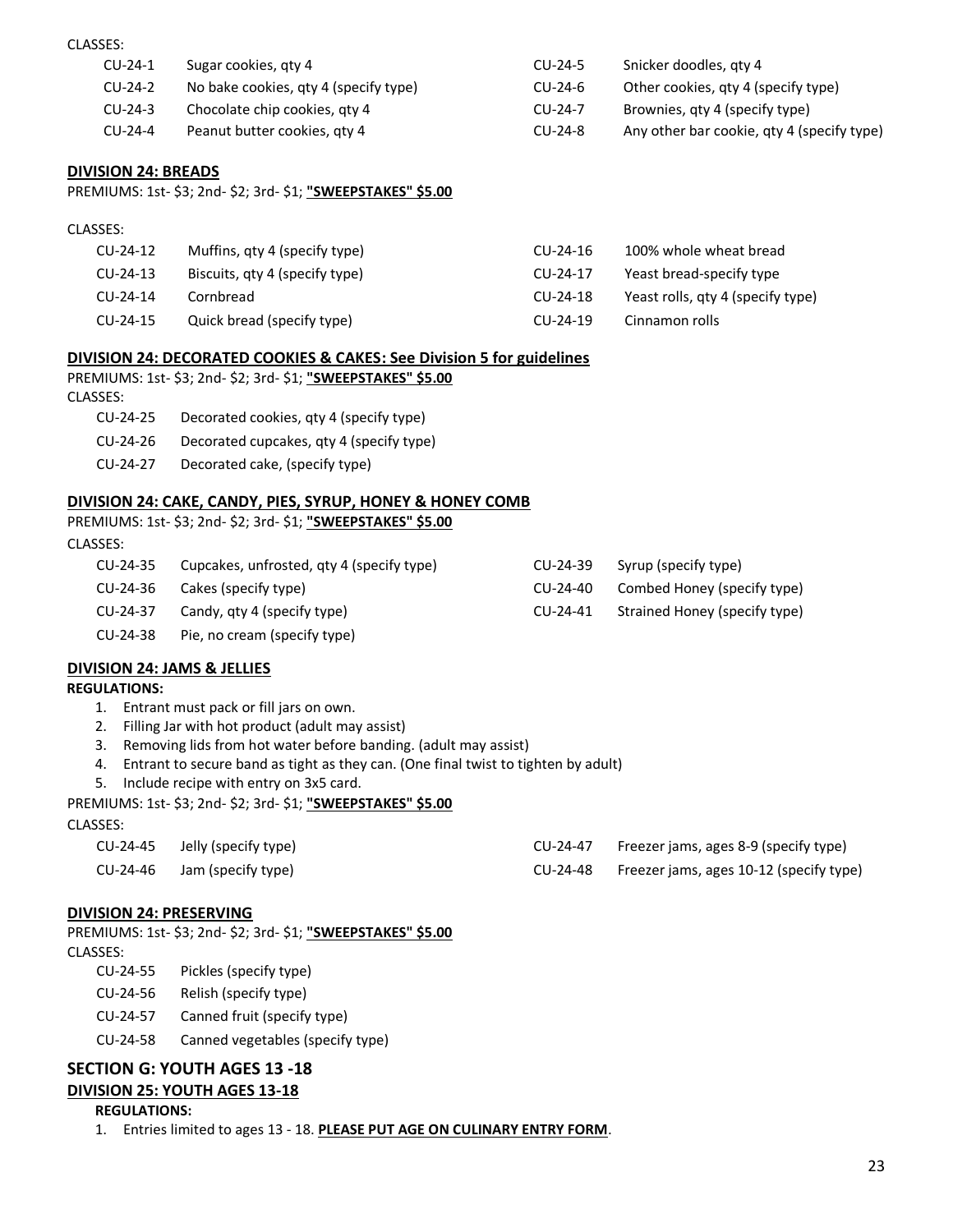- 2. Items entered to be the sole work of the exhibitor.
- 3. Refer to **REGULATIONS** and **JUDGING CRITERIA** in the **BAKED FOODS** section for similar entries.
- 4. Include recipe with all entries **on a 3x5 card**.
- 5. Decorated cakes, cupcakes and cookies are not real or edible. Judging will be on frosting decoration designs.
- 6. **No plastic or artificial decoration allowed.** If there is an **edible suspended** in the air decoration you may use a coated wire for this purpose.
- 7. **No pre-packaged mixes** of any kind are to be used in these division classes. **MADE FROM SCRATCH ONLY.**
- 8. There is **no entry fee** for this division and classes.
- 9. Youth age exhibitors may choose to enter in Open Class, but they may not enter in both Youth and Open Class.
- The exception is when there is no class listed for the entry. Entry fees of \$1.25 per entry apply when entering in Open Class. 10. Indicate when entering if you will pick up a portion of your baked entry on Thursday, July 28, 12 – 4pm.

### **DIVISION 25: COOKIES AND BARS**

|           | PREMIUMS: 1st- \$3; 2nd- \$2; 3rd- \$1; "SWEEPSTAKES" \$5.00 |           |                                             |
|-----------|--------------------------------------------------------------|-----------|---------------------------------------------|
| CLASSES:  |                                                              |           |                                             |
| $CU-25-1$ | Sugar cookies, gty 4                                         | $CU-25-5$ | Snicker doodles, aty 4                      |
| $CU-25-2$ | No bake cookies, qty 4 (specify type)                        | $CU-25-6$ | Other cookies, qty 4 (specify type)         |
| $CU-25-3$ | Chocolate chip cookies, gty 4                                | $CU-25-7$ | Brownies, qty 4 (specify type)              |
| $CU-25-4$ | Peanut butter cookies, gty 4                                 | $CU-25-8$ | Any other bar cookies, gty 4 (specify type) |
|           |                                                              |           |                                             |
|           |                                                              |           |                                             |

# **DIVISION 25: BREADS**

| PREMIUMS: 1st- \$3; 2nd- \$2; 3rd- \$1; "SWEEPSTAKES" \$5.00 |  |
|--------------------------------------------------------------|--|
| CLASSES:                                                     |  |

|          | CU-25-12 Cornbread                | CU-25-15 Yeast bread (specify type)        |
|----------|-----------------------------------|--------------------------------------------|
|          | CU-25-13 Quick bread-specify type | CU-25-16 Yeast rolls, gty 4 (specify type) |
| CU-25-14 | 100% whole wheat bread            | CU-25-17 Cinnamon rolls                    |

# **DIVISION 25: DECORATED COOKIES & CAKES: See Division 5 for guidelines**

PREMIUMS: 1st- \$3; 2nd- \$2; 3rd- \$1; **"SWEEPSTAKES" \$5.00** CLASSES:

| CU-25-25 | Decorated cookies, qty 4 (specify type)  | CU-25-27 | Decorated cake, (specify type) |
|----------|------------------------------------------|----------|--------------------------------|
| CU-25-26 | Decorated cupcakes, qty 4 (specify type) | CU-25-28 | Gingerbread houses             |

# **DIVISION 25: CAKE, CANDY, PIES, SYRUP, HONEY & HONEY COMB**

PREMIUMS: 1st- \$3; 2nd- \$2; 3rd- \$1; **"SWEEPSTAKES" \$5.00**

| CLASSES: |                                           |          |                               |
|----------|-------------------------------------------|----------|-------------------------------|
| CU-25-35 | Cupcakes, unfrosted, qty 3 (specify type) | CU-25-39 | Syrup-specify type            |
| CU-25-36 | Cakes (specify type)                      | CU-25-40 | Combed Honey (specify type)   |
| CU-25-37 | Candy, qty 4 (specify type)               | CU-25-41 | Strained Honey (specify type) |
| CU-25-38 | Pie, not cream (specify type)             |          |                               |

#### **DIVISION 25: JAMS & JELLIES**

PREMIUMS: 1st- \$3; 2nd- \$2; 3rd- \$1; **"SWEEPSTAKES" \$5.00**

| c<br>×<br>× |
|-------------|
|-------------|

CU-25-45 Jelly (specify type)

- CU-25-46 Jam (specify type)
- CU-25-47 Freezer jams (specify type)

# **DIVISION 25: PRESERVING**

PREMIUMS: 1st- \$3; 2nd- \$2; 3rd- \$1; **"SWEEPSTAKES" \$5.00** CLASSES:

- CU-25-55 Pickles or relish (specify type)
- CU-25-56 Relish (specify type)
- CU-25-57 Canned fruit (specify type)
- CU-25-58 Canned vegetables (specify type)